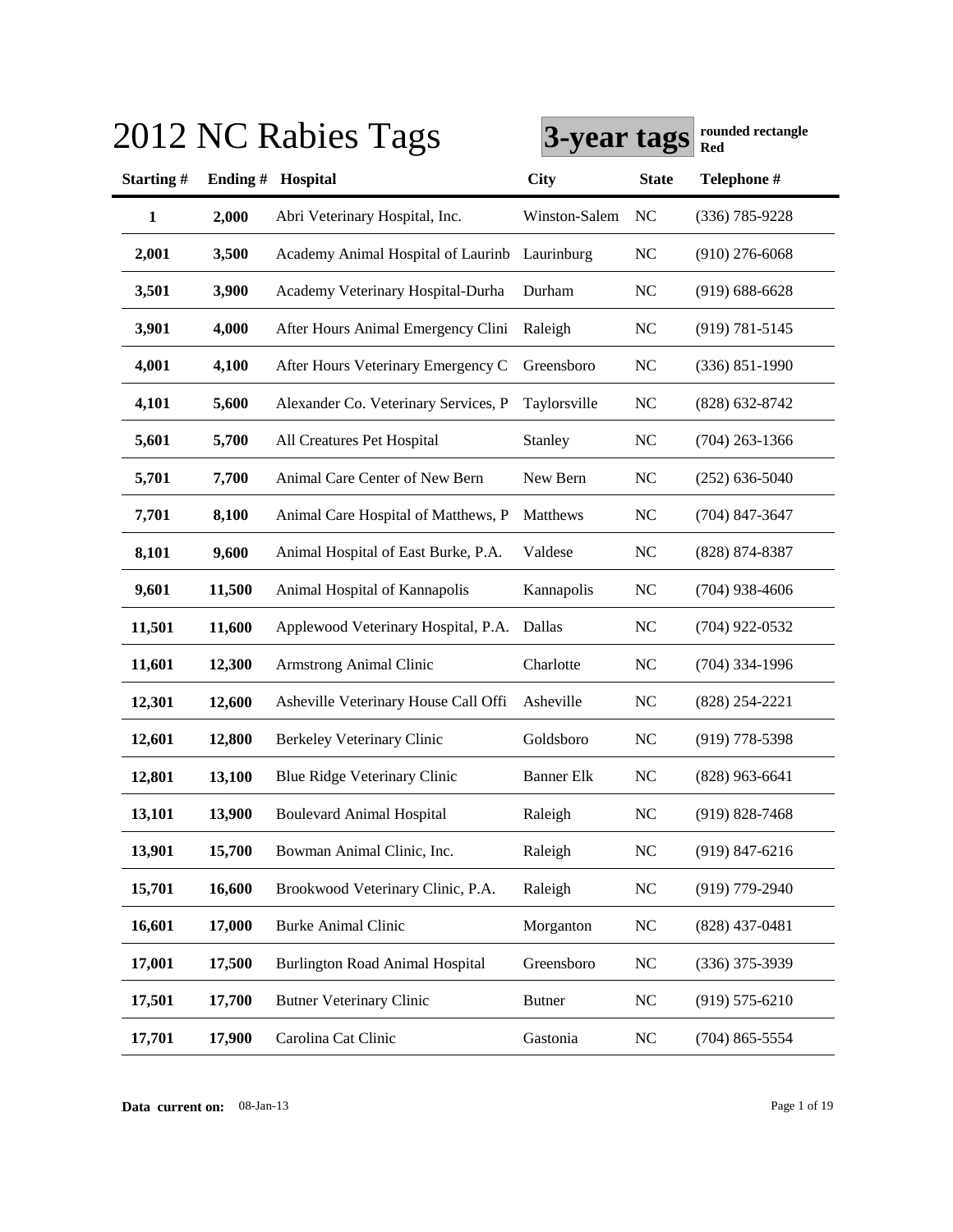|           |         | 2012 NC Rabies Tags                  | 3-year tags   |              | rounded rectangle<br>Red |
|-----------|---------|--------------------------------------|---------------|--------------|--------------------------|
| Starting# | Ending# | Hospital                             | <b>City</b>   | <b>State</b> | Telephone #              |
| 17,901    | 18,900  | Carrboro Plaza Veterinary Clinic, PA | Carrboro      | <b>NC</b>    | $(919)$ 929-0031         |
| 18,901    | 19,500  | Cary Veterinary Hospital             | Cary          | <b>NC</b>    | $(919)$ 469-0947         |
| 19,501    | 21,000  | <b>Caswell Veterinary Service</b>    | Yanceyville   | <b>NC</b>    | $(336) 694 - 6321$       |
| 21,001    | 21,400  | Catawba Heights Animal Hospital      | Belmont       | <b>NC</b>    | $(704)$ 827-0616         |
| 21,401    | 22,100  | Central Animal Hospital              | Fayetteville  | <b>NC</b>    | $(910)$ 484-5104         |
| 22,101    | 22,700  | Chatham Animal Hospital, Inc.        | Cary          | <b>NC</b>    | $(919)$ 469-8114         |
| 22,701    | 23,700  | China Grove Animal Hospital          | China Grove   | <b>NC</b>    | $(704)$ 857-1017         |
| 23,701    | 25,000  | Clear Creek Animal Hospital, P.A.    | Charlotte     | <b>NC</b>    | $(704)$ 537-8405         |
| 25,001    | 25,800  | Companion Animal Hospital, Inc.      | Shallotte     | <b>NC</b>    | $(910)$ 754-7282         |
| 25,801    | 26,800  | Countryside Pet Hospital             | Conover       | <b>NC</b>    | $(828)$ 465-7387         |
| 26,801    | 27,100  | Crossroads Animal Hospital, P.A.     | Dallas        | <b>NC</b>    | $(704)$ 922-7607         |
| 27,101    | 27,500  | Dickson Animal Clinic, P.A.          | Gastonia      | <b>NC</b>    | $(704)$ 824-9160         |
| 27,501    | 27,800  | Dixie Trail Animal Clinic, Inc.      | Raleigh       | <b>NC</b>    | $(919) 781 - 5977$       |
| 27,801    | 28,400  | Fairview Animal Hospital, P.A.       | Fairview      | <b>NC</b>    | $(828) 628 - 3557$       |
| 28,401    | 29,200  | Fisher Veterinary Hospital, PA       | Raleigh       | <b>NC</b>    | $(919) 790 - 0412$       |
| 29,201    | 32,200  | Foster Animal Hospital, P.A.         | Concord       | <b>NC</b>    | $(704) 786 - 0104$       |
| 32,201    | 32,700  | Four Paws Animal Clinic, Inc.        | Chapel Hill   | NC           | $(919)$ 942-1788         |
| 32,701    | 35,799  | <b>Fuquay Veterinary Hospital</b>    | Fuquay-Varina | <b>NC</b>    | $(919) 552 - 7200$       |
| 35,701    | 36,200  | Gandy Animal Hospital                | Rockingham    | NC           | $(910)$ 997-2518         |
| 36,201    | 37,100  | <b>Garner Animal Hospital</b>        | Garner        | <b>NC</b>    | (919) 772-0404           |
| 37,101    | 37,300  | Gaston Veterinary Hospital Assoc.    | Gastonia      | <b>NC</b>    | $(704) 864 - 5739$       |
| 37,301    | 39,300  | Havelock Animal Hospital, Inc.       | Havelock      | <b>NC</b>    | $(252)$ 447-7119         |
| 39,301    | 40,300  | Hayes Barton Animal Hospital         | Raleigh       | <b>NC</b>    | $(919) 833 - 2666$       |

**Data current on:** 08-Jan-13 Page 2 of 19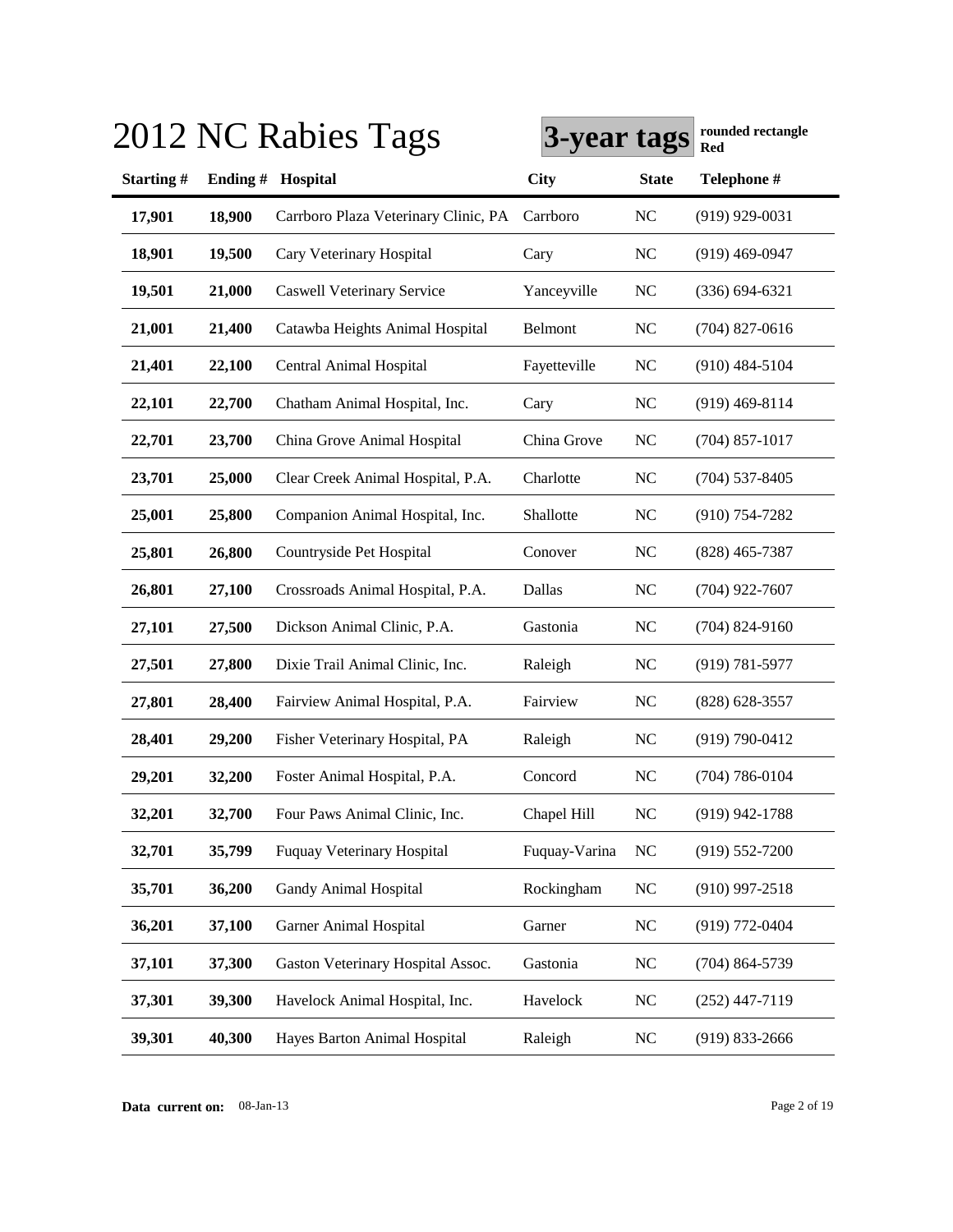|           |         | 2012 NC Rabies Tags                | 3-year tags          |              | rounded rectangle<br>Red |
|-----------|---------|------------------------------------|----------------------|--------------|--------------------------|
| Starting# | Ending# | Hospital                           | <b>City</b>          | <b>State</b> | Telephone #              |
| 40,301    | 40,600  | Hemlock Bluffs Animal Hospital     | <b>Holly Springs</b> | <b>NC</b>    | $(919)$ 362-1223         |
| 40,601    | 41,500  | Hickory Grove Animal Hospital      | Charlotte            | <b>NC</b>    | $(704)$ 563-5858         |
| 41,501    | 42,500  | Highlands-Cashiers Animal Clinic   | Highlands            | <b>NC</b>    | $(828) 526 - 5206$       |
| 42,501    | 44,000  | Hillsborough Veterinary Clinic     | Hillsborough         | <b>NC</b>    | $(919) 732 - 9969$       |
| 44,001    | 44,100  | House Call Practice For Pets       | Raleigh              | <b>NC</b>    | $(919) 874 - 7406$       |
| 44,101    | 46,100  | Indian Trail Animal Hospital       | Indian Trail         | NC           | $(704)$ 821-7040         |
| 46,101    | 46,800  | Johnston Animal Hospital PC        | Smithfield           | <b>NC</b>    | $(919)$ 934-3511         |
| 46,801    | 47,700  | Lake Pine Animal Hospital          | Apex                 | <b>NC</b>    | $(919)$ 380-1157         |
| 47,701    | 48,300  | Lake Wheeler Veterinary Hospital   | Raleigh              | <b>NC</b>    | $(919) 829 - 5511$       |
| 48,301    | 49,500  | Lannon's Animal Hospital           | Elizabeth City       | <b>NC</b>    | $(252)$ 335-7708         |
| 49,501    | 49,600  | Large Animal Medicine and Surgery, | Salisbury            | <b>NC</b>    | $(704)$ 637-0546         |
| 49,601    | 50,200  | Legion Road Animal Clinic          | Chapel Hill          | <b>NC</b>    | $(919)$ 933-3331         |
| 50,201    | 52,400  | Long Animal Hospital               | Charlotte            | <b>NC</b>    | $(704)$ 523-2996         |
| 52,401    | 52,500  | Maiden Equine Hospital             | Maiden               | <b>NC</b>    | $(828)$ 428-8093         |
| 52,501    | 55,200  | Matthews Animal Clinic             | Matthews             | <b>NC</b>    | $(704)$ 847-9856         |
| 55,201    | 57,800  | Mooresville Animal Hospital, P.A.  | Mooresville          | <b>NC</b>    | $(704)$ 664-4087         |
| 57,801    | 58,300  | Morehead Animal Hospital, P.A.     | Morehead City        | NC           | $(252)$ 726-0181         |
| 58,301    | 59,800  | Newton Veterinary Clinic           | Newton               | NC           | $(828)$ 464-5020         |
| 59,801    | 60,100  | Nicks Veterinary Hospital, P.A.    | Charlotte            | <b>NC</b>    | $(704)$ 523-8015         |
| 60,101    | 62,100  | North Mecklenburg Animal Hospital  | Cornelius            | <b>NC</b>    | $(704)$ 892-0207         |
| 62,101    | 63,400  | North Paw Animal Hospital, Inc.    | Durham               | <b>NC</b>    | $(919)$ 471-1471         |
| 63,401    | 64,000  | North Wayne Animal Hospital        | Pikeville            | <b>NC</b>    | $(919)$ 242-6044         |
| 64,001    | 64,100  | O'Hara Veterinary Clinic           | Charlotte            | <b>NC</b>    | $(704)$ 372-2537         |

**Data current on:** 08-Jan-13 Page 3 of 19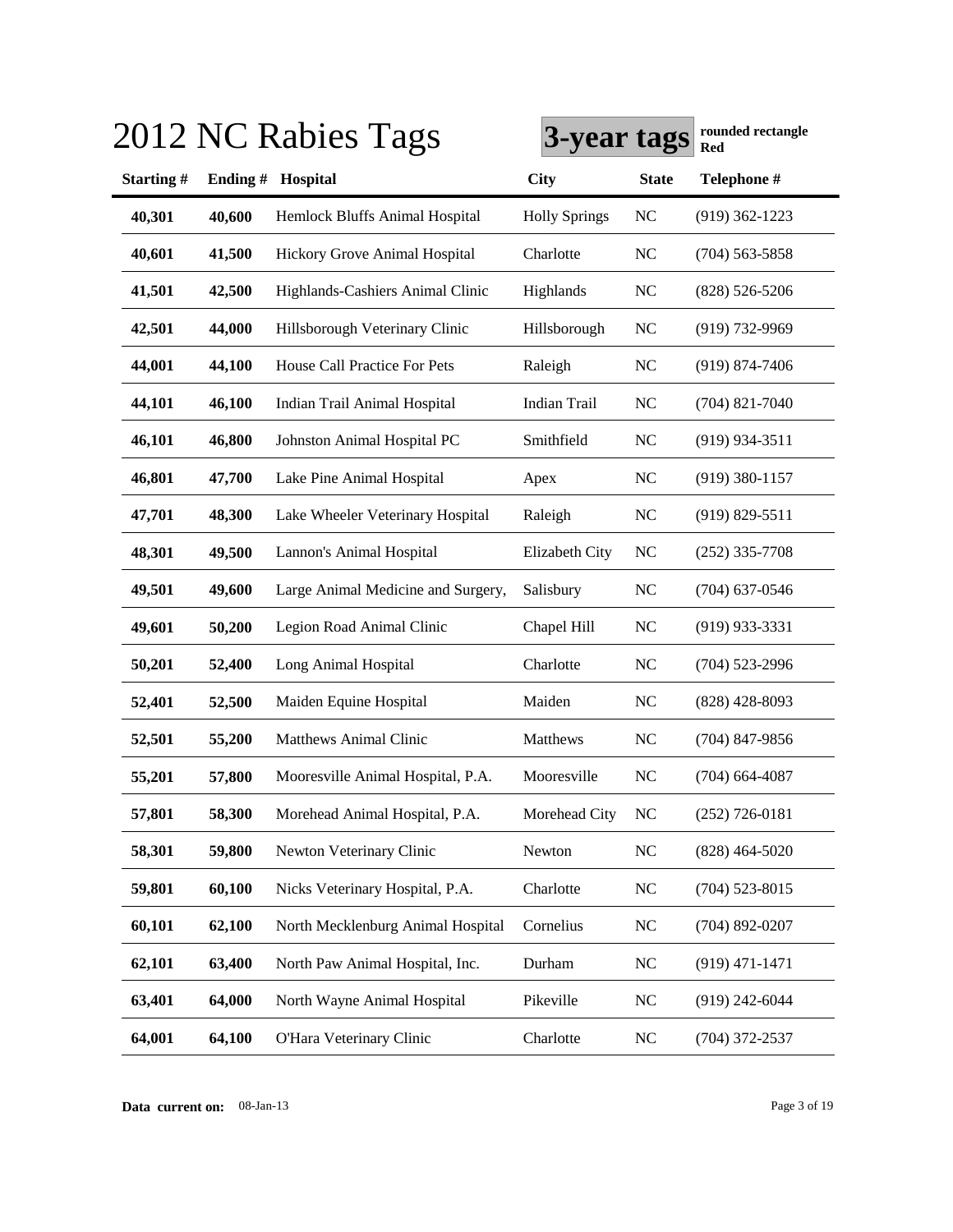|           |         | 2012 NC Rabies Tags                   | 3-year tags    |              | rounded rectangle<br>Red |
|-----------|---------|---------------------------------------|----------------|--------------|--------------------------|
| Starting# | Ending# | Hospital                              | <b>City</b>    | <b>State</b> | Telephone #              |
| 64,101    | 64,600  | Oak Grove Animal Hospital             | Durham         | NC           | $(919) 598 - 0001$       |
| 64,601    | 65,500  | Onslow Animal Hospital, Inc.          | Jacksonville   | NC           | $(910)$ 347-1219         |
| 65,501    | 65,700  | Oriental Pet Clinic                   | Oriental       | NC           | $(252)$ 249-2775         |
| 65,701    | 66,200  | Park Cedar Animal Hospital, P.A.      | Charlotte      | NC           | $(704) 541 - 3022$       |
| 66,201    | 69,200  | Pasquotank Animal Hospital            | Elizabeth City | NC           | $(252)$ 264-3371         |
| 69,201    | 69,800  | Pembroke Veterinary Hospital          | Pembroke       | NC           | $(910)$ 521-3431         |
| 69,801    | 70,100  | Pet-Vet House Call Practice, PA       | Raleigh        | NC           | $(919) 676 - 3130$       |
| 70,101    | 70,200  | Pine Hollow Animal Hospital           | Warrenton      | NC           | $(252)$ 257-3833         |
| 70,201    | 71,600  | Bahama Road Veterinary Hospital       | Bahama         | NC           | $(919)$ 471-4103         |
| 71,601    | 71,700  | Dr Richard D. Kirkman                 | Siler City     | NC           | $(919) 742 - 5500$       |
| 71,701    | 71,900  | Rocky Creek Veterinary Service, P.A   | Olin           | NC           | $(704) 546 - 2210$       |
| 71,901    | 72,900  | Sharon Lakes Animal Hospital, P.A.    | Charlotte      | <b>NC</b>    | $(704)$ 552-0647         |
| 72,901    | 74,900  | Southeastern Veterinary Hospital, P.  | Lumberton      | <b>NC</b>    | $(910)$ 739-9411         |
| 74,901    | 75,000  | Statesville Bovine & Equine Clinic    | Statesville    | <b>NC</b>    | $(704)$ 873-1743         |
| 75,001    | 76,000  | Tar River Animal Hospital             | Washington     | <b>NC</b>    | $(252)$ 946-2417         |
| 76,001    | 77,500  | Tar River Veterinary Hospital         | Franklinton    | <b>NC</b>    | $(919)$ 494-5500         |
| 77,501    | 77,700  | The Carolinas Animal Hospital & De    | Charlotte      | <b>NC</b>    | $(704) 588 - 9788$       |
| 77,701    | 78,500  | Timberlyne Animal Clinic, Inc.        | Chapel Hill    | NC           | $(919)$ 968-3047         |
| 78,501    | 79,800  | <b>Topsail Animal Hospital</b>        | Hampstead      | <b>NC</b>    | $(910)$ 270-4401         |
| 79,801    | 80,800  | <b>Tower Animal Hospital</b>          | Raleigh        | NC           | $(919)$ 231-8030         |
| 80,801    | 80,900  | Triangle Veterinary Referral Hospital | Durham         | <b>NC</b>    | 919-489-0615             |
| 80,901    | 81,500  | Veterinary House Calls of Hickory     | Hickory        | <b>NC</b>    | (828) 345-1998           |
| 81,501    | 83,600  | Viewmont Animal Clinic                | Hickory        | <b>NC</b>    | (828) 328-2448           |

### $3013$  NC R<sub>a</sub>bies T<sub>ags</sub>  $\overline{R}$

**Data current on:** 08-Jan-13 Page 4 of 19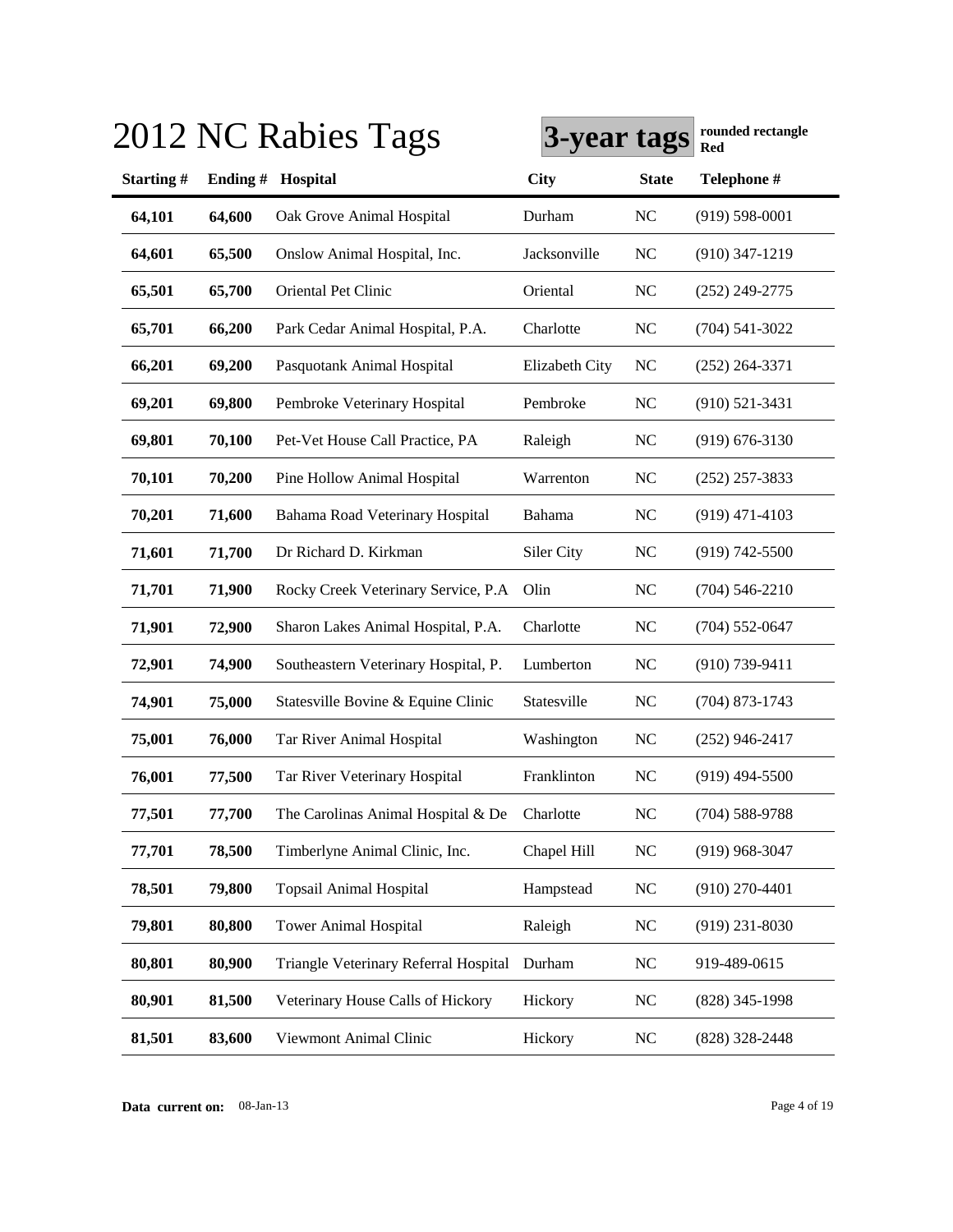|           |         | 2012 NC Rabies Tags                        | 3-year tags        |              | rounded rectangle<br>Red |
|-----------|---------|--------------------------------------------|--------------------|--------------|--------------------------|
| Starting# | Ending# | Hospital                                   | <b>City</b>        | <b>State</b> | Telephone #              |
| 83,601    | 85,100  | Wake Forest Animal Hospital                | <b>Wake Forest</b> | <b>NC</b>    | $(919) 556 - 1000$       |
| 85,101    | 85,800  | Watauga Veterinary Hospital                | Boone              | <b>NC</b>    | $(828)$ 297-3300         |
| 85,801    | 88,300  | Waxhaw Animal Hospital                     | Waxhaw             | <b>NC</b>    | $(704)$ 843-2269         |
| 88,301    | 88,500  | Weaverville Animal Clinic                  | Weaverville        | NC           | $(828) 658 - 2431$       |
| 88,501    | 88,600  | Wilkinson Animal Hospital, P.A.            | Gastonia           | NC           | $(704)$ 824-9876         |
| 88,601    | 89,600  | Timbercreek Veterinary Hospital            | Jonesville         | NC           | $(336) 526 - 6013$       |
| 89,601    | 89,700  | Veterinary Spec Hospital of the Carol Cary |                    | NC           | $(919)$ 233-4911         |
| 89,701    | 91,700  | Leonard-Sykes Hospital For Pets            | Wilmington         | NC           | $(910) 791 - 8426$       |
| 91,701    | 93,200  | <b>Atrium Animal Hospital</b>              | Charlotte          | NC           | $(704) 542 - 2000$       |
| 93,201    | 94,100  | Hight Veterinary Hospital, P.A.            | Charlotte          | NC           | $(704)$ 595-9377         |
| 94,101    | 94,700  | <b>Creature Comforts Animal Hospital</b>   | Cary               | <b>NC</b>    | $(919)$ 387-3435         |
| 94,701    | 95,600  | Durant Road Animal Hospital & Ken          | Raleigh            | <b>NC</b>    | $(919)$ 847-5533         |
| 95,601    | 95,700  | <b>Bar None Mobile Veterinary Services</b> | Clayton            | <b>NC</b>    | $(919)$ 772-9400         |
| 95,701    | 95,900  | Flat River Veterinary Hospital             | Rougemont          | <b>NC</b>    | $(919)$ 477-4210         |
| 95,901    | 96,600  | Little Mountain Veterinary Clinic          | Denver             | <b>NC</b>    | $(704)$ 489-2444         |
| 96,601    | 97,000  | Animal Kingdom Veterinary Hospital         | Cary               | <b>NC</b>    | $(919)$ 460-9111         |
| 97,001    | 97,500  | St. Francis Animal Hospital                | Durham             | NC           | (919) 286-2727           |
| 97,501    | 97,800  | Spring Forest Animal Hospital, Inc.        | Raleigh            | <b>NC</b>    | $(919) 878 - 7387$       |
| 97,801    | 98,800  | <b>James Landing Veterinary Hospital</b>   | Jamestown          | <b>NC</b>    | $(336) 852 - 9800$       |
| 98,801    | 99,400  | West Cary Animal Hospital                  | Cary               | <b>NC</b>    | $(919)$ 303-1611         |
| 99,401    | 101,400 | Lake Country Animal Hospital               | Roanoke Rapids NC  |              | $(252)$ 308-1882         |
| 101,401   | 102,400 | Goose Creek Animal Hospital                | Sunbury            | <b>NC</b>    | $(252)$ 465-4831         |
| 102,401   | 103,900 | Porters Neck Veterinary Hospital           | Wilmington         | <b>NC</b>    | $(910) 686 - 6297$       |

**Data current on:** 08-Jan-13 Page 5 of 19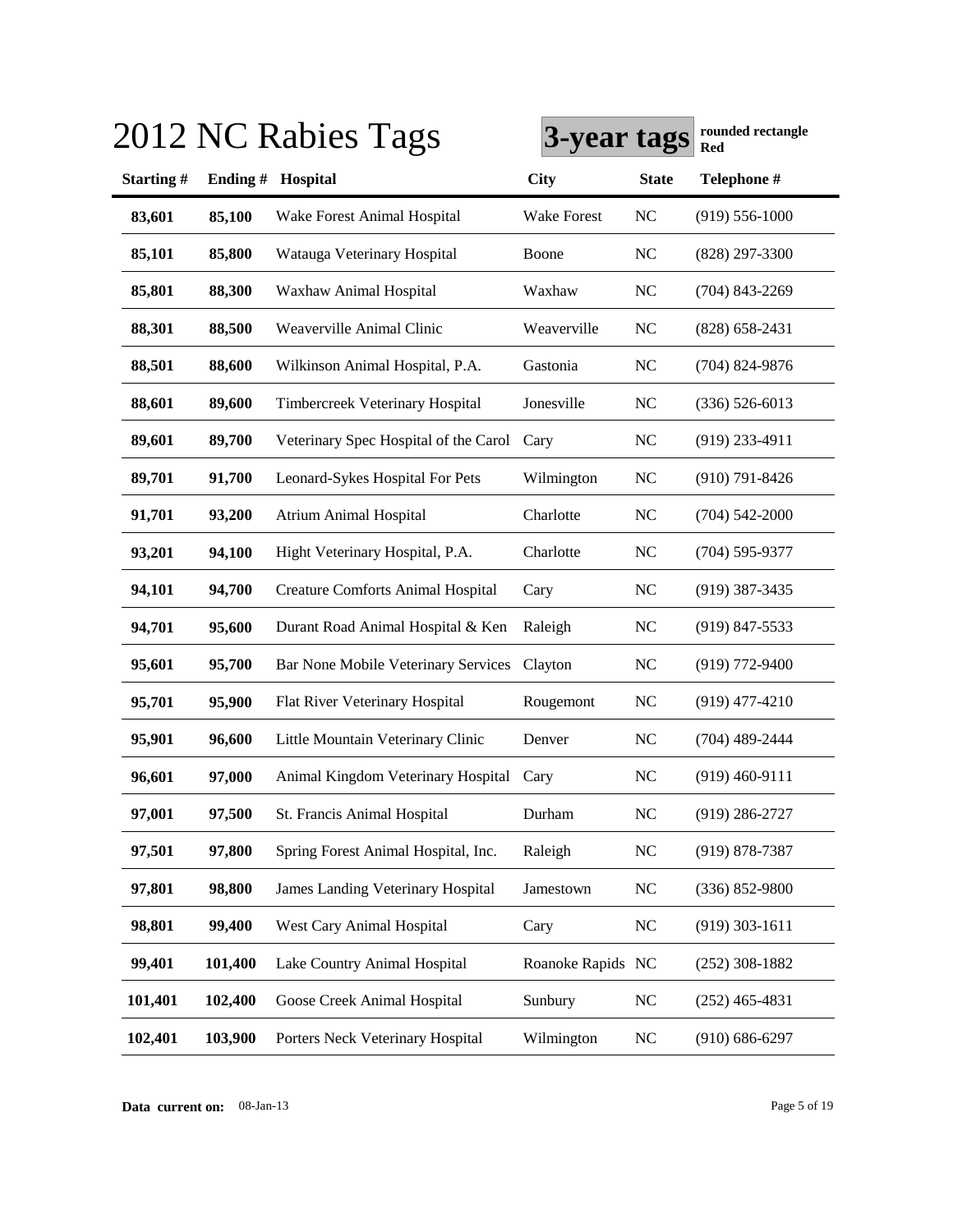|           |         | 2012 NC Rabies Tags                          | 3-year tags         |              | rounded rectangle<br>Red |
|-----------|---------|----------------------------------------------|---------------------|--------------|--------------------------|
| Starting# | Ending# | Hospital                                     | <b>City</b>         | <b>State</b> | Telephone #              |
| 103,901   | 104,000 | Eastern Equine Veterinary Clinic             | Walstonburg         | <b>NC</b>    | $(252)$ 753-3162         |
| 104,001   | 104,100 | Holmes Mobile Veterinary Service             | <b>Banner Elk</b>   | <b>NC</b>    | $(828)$ 266-3959         |
| 104,101   | 104,600 | <b>Bridges Mobile Services</b>               | Grover              | <b>NC</b>    | $(704)$ 937-3300         |
| 104,601   | 105,100 | Animal Hospital of Peak Plaza                | Apex                | <b>NC</b>    | $(919)$ 362-0515         |
| 105,101   | 105,300 | Mobile Large Animal Veterinary Ser           | Troutman            | NC           | $(704)$ 528-1717         |
| 105,301   | 105,700 | Spay Neuter Assistance Program               | New Hill            | NC           | $(919) 783 - 7627$       |
| 105,701   | 106,300 | 70 West Veterinary Hospital                  | Havelock            | <b>NC</b>    | $(252)$ 447-9525         |
| 106,301   | 106,800 | Vet Mobile, PLLC                             | Cary                | <b>NC</b>    | $(919)$ 467-6297         |
| 106,801   | 107,200 | Mobile Vet Care of S Charlotte               | Charlotte           | <b>NC</b>    | $(704)$ 458-4928         |
| 107,201   | 108,700 | Forest Hills Veterinary Hospital             | Wilmington          | <b>NC</b>    | $(910)$ 362-9955         |
| 108,701   | 109,500 | Knightdale Community Animal Hospi Knightdale |                     | <b>NC</b>    | $(919)$ 261-8811         |
| 109,501   | 109,801 | Paws & Claws Mobile Vet                      | Huntersville        | <b>NC</b>    | $(704)$ 779-4200         |
| 109,801   | 110,800 | Academy East Veterinary Hospital             | Fuquay-Varina       | <b>NC</b>    | $(919) 552 - 1040$       |
| 110,801   | 111,600 | <b>Plantation Animal Hospital</b>            | Clayton             | <b>NC</b>    | $(919)$ 359-9977         |
| 111,601   | 111,800 | Dr Charles Loops                             | Pittsboro           | <b>NC</b>    | $(919) 542 - 0442$       |
| 111,801   | 112,300 | Frazier's Mobile Equine                      | Benson              | <b>NC</b>    | $(910)$ 578-8373         |
| 112,301   | 112,500 | Dr Kate's Mobile Veterinary Practice         | Raleigh             | NC           | (919) 832-2000           |
| 112,501   | 114,300 | Banfield Pet Hospital of Cary #595           | Cary                | <b>NC</b>    | $(919) 858 - 8450$       |
| 114,301   | 114,500 | Carolina Vet. Specialists Huntersville       | Huntersville        | <b>NC</b>    | $(704)$ 949-1100         |
| 114,501   | 114,600 | Carolina Vet. Specialists Charlotte          | Charlotte           | <b>NC</b>    | $(704) 504 - 9608$       |
| 114,601   | 115,200 | All Pets Animal Hospital of Sneads F         | <b>Sneads Ferry</b> | <b>NC</b>    | $(910)$ 327-1100         |
| 115,201   | 117,700 | Vets for Pets Animal Hospital of Dun         | Dunn                | <b>NC</b>    | $(910) 892 - 3540$       |
| 117,701   | 119,200 | Banfield Pet Hospital-High Point #1          | <b>High Point</b>   | <b>NC</b>    | $(336) 884 - 4035$       |

**Data current on:** 08-Jan-13 Page 6 of 19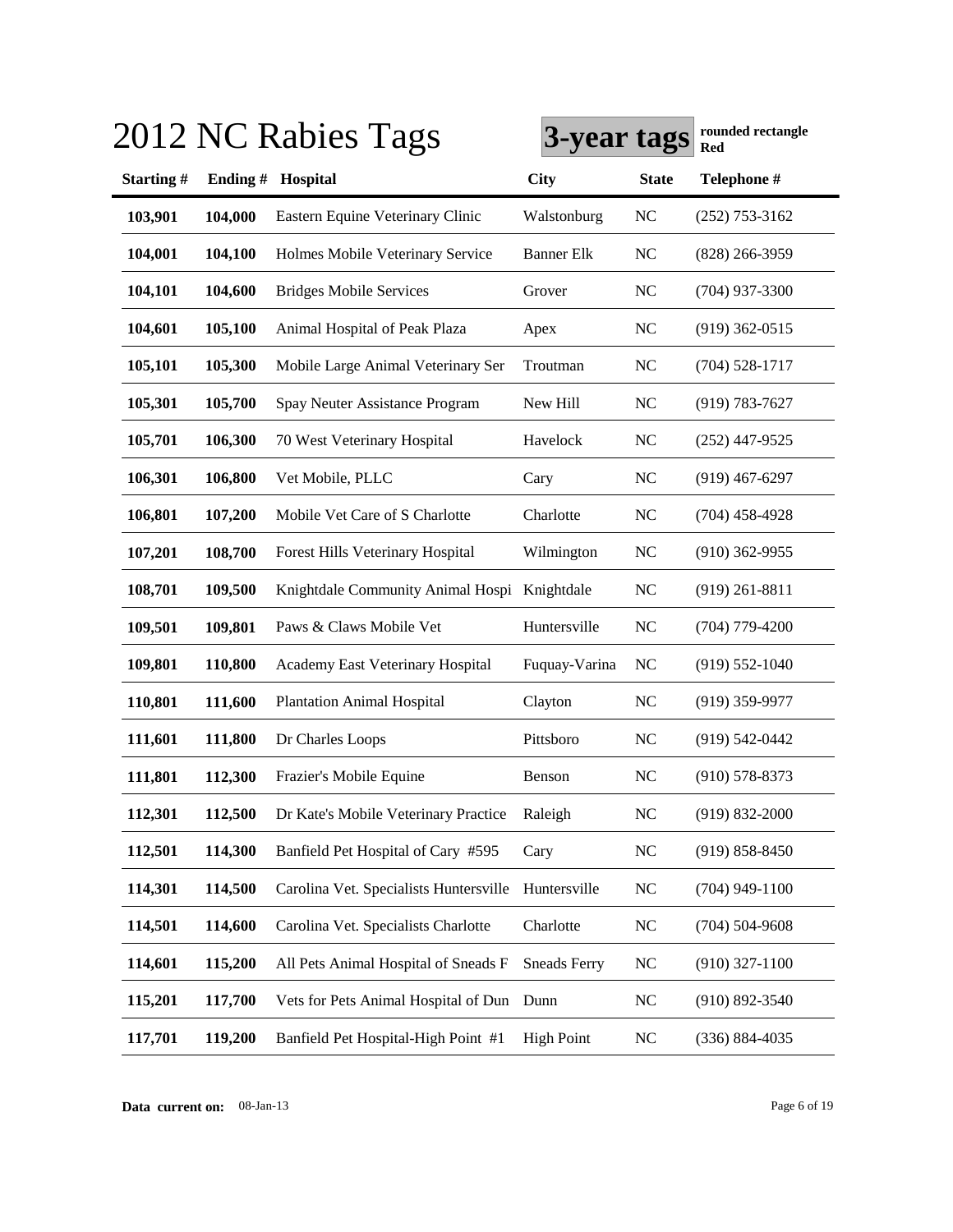|           |          | 2012 NC Rabies Tags                          | 3-year tags          |              | rounded rectangle<br>Red |
|-----------|----------|----------------------------------------------|----------------------|--------------|--------------------------|
| Starting# | Ending # | Hospital                                     | <b>City</b>          | <b>State</b> | Telephone #              |
| 119,201   | 121,000  | Banfield Pet Hospital White Oak #1           | Garner               | <b>NC</b>    | (919) 771-2344           |
| 121,001   | 121,500  | Caring Hearts Animal Hospital                | Matthews             | <b>NC</b>    | $(704)$ 893-2799         |
| 121,501   | 121,600  | Greystone Animal Hospital                    | Raleigh              | <b>NC</b>    | $(919) 676 - 1711$       |
| 121,601   | 123,600  | Banfield Pet Hospital Jacksonville #         | Jacksonville         | <b>NC</b>    | $(910)$ 938-1627         |
| 123,601   | 123,700  | Animal Medical Clinic of South Bost          | South Boston         | VA           | $(434)575-0034$          |
| 123,701   | 123,900  | Clarksville Veterinary Clinic                | Clarksville          | VA           | $(434)$ 374-0166         |
| 123,901   | 124,000  | Nature Veterinary Center                     | South Hill           | VA           | $(434)$ 447-3553         |
| 124,001   | 124,100  | <b>Asheville Humane Society</b>              | Asheville            | <b>NC</b>    | $(828) 761 - 2001$       |
| 124,101   | 125,300  | Northampton County Health Dept               | Jackson              | <b>NC</b>    | $(252)$ 534-5841         |
| 125,301   | 135,300  | <b>Nash County Animal Control</b>            | Nashville            | <b>NC</b>    | $(252)$ 459-9855         |
| 135,301   | 136,000  | Davidson County Health Department            | Lexington            | <b>NC</b>    | $(336)$ 242-2310         |
| 136,001   | 137,700  | <b>Cherokee County Health Department</b>     | Murphy               | <b>NC</b>    | (828) 835-3853           |
| 137,701   | 139,900  | City of Charlotte/Mecklenburg Anim           | Charlotte            | <b>NC</b>    | $(704)$ 336-6695         |
| 139,901   | 141,400  | Wayne County Animal Control                  | Goldsboro            | <b>NC</b>    | $(919) 731 - 1439$       |
| 141,401   | 141,900  | Forsyth County Health Dept                   | <b>Winston Salem</b> | <b>NC</b>    | $(336)$ 703-3149         |
| 141,901   | 142,400  | Halifax County Health Dept ATTN: J Halifax   |                      | <b>NC</b>    | $(252) 583 - 6651$       |
| 142,401   | 159,400  | New Hanover County Animal Control Wilmington |                      | NC           | $(910)$ 798-7500         |
| 159,401   | 159,800  | Pamlico Co Health Dept                       | Bayboro              | <b>NC</b>    | $(252)$ 745-5634         |
| 159,801   | 160,300  | Warrenton Animal Clinic                      | Warrenton            | NC           | $(252)$ 257-0737         |
| 160,301   | 160,600  | Healthy Pets Mobile Vet                      | Clayton              | <b>NC</b>    | $(919)$ 329-7387         |
| 160,601   | 162,100  | Banfield Pet Hospital of Apex #602           | Apex                 | <b>NC</b>    | $(919)$ 387-0954         |
| 162,101   | 162,300  | Safe Haven for Cats Shelter & Clinic         | Raleigh              | <b>NC</b>    | $(919) 872 - 1128$       |
| 162,301   | 165,300  | Union County Animal Services Burea Monroe    |                      | <b>NC</b>    | $(704)$ 283-3548         |

**Data current on:** 08-Jan-13 Page 7 of 19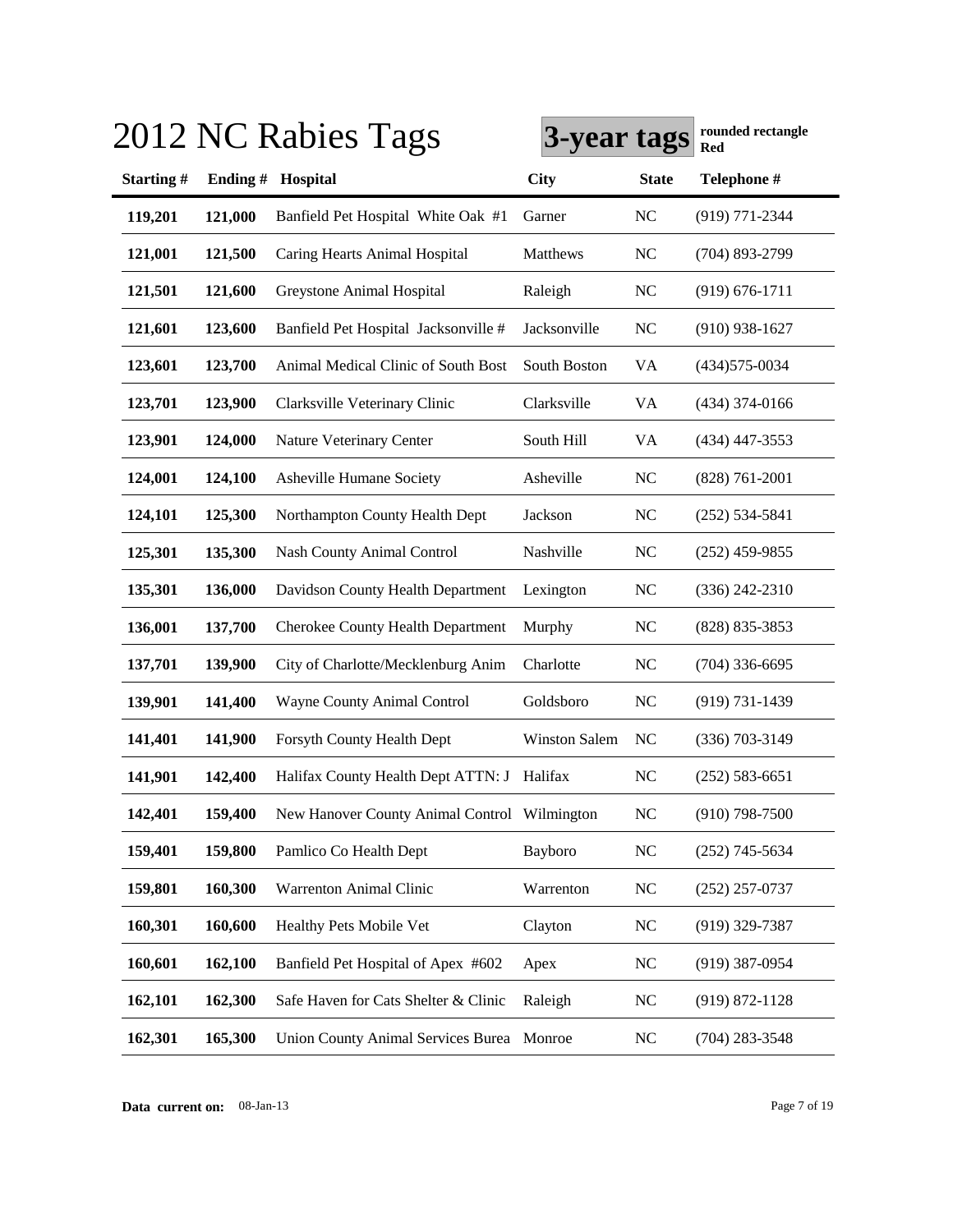|           |         | 2012 NC Rabies Tags                     | 3-year tags         |              | rounded rectangle<br><b>Red</b> |
|-----------|---------|-----------------------------------------|---------------------|--------------|---------------------------------|
| Starting# | Ending# | Hospital                                | <b>City</b>         | <b>State</b> | Telephone #                     |
| 165,301   | 165,400 | The Oaks Veterinary Clinic              | Smithfield          | VA           | $(757)$ 357-2324                |
| 165,401   | 165,700 | Mitchell County Animal Rescue Shelt     | <b>Spruce Pines</b> | NC           | $(828)$ 765-6952                |
| 165,701   | 165,900 | <b>Foothills Humane Society</b>         | Columbus            | <b>NC</b>    | (828) 863-4444                  |
| 165,901   | 167,400 | <b>Bunn Animal Hospital</b>             | Bunn                | <b>NC</b>    | $(919)$ 496-7401                |
| 167,401   | 169,400 | Banfield Pet Hospital #415 Fayettevi    | Fayetteville        | <b>NC</b>    | $(910) 864 - 1337$              |
| 169,401   | 171,400 | <b>Buckley Animal Hospital</b>          | Charlotte           | <b>NC</b>    | $(704) 540 - 5077$              |
| 171,401   | 172,200 | Pet Overpopulation Patrol               | Chapel Hill         | <b>NC</b>    | $(919)$ 942-2250                |
| 172,201   | 172,300 | <b>Hyde County Animal Services</b>      | Fairfield           | <b>NC</b>    | $(252)$ 945-5543                |
| 172,301   | 173,800 | Four Paws Veterinary Hospital           | Southport           | <b>NC</b>    | $(910)$ 457-7387                |
| 173,801   | 174,300 | <b>Grassy Creek Animal Hospital</b>     | King                | <b>NC</b>    | $(336)$ 983-2011                |
| 174,301   | 176,300 | Wilmington Animal Health Care           | Wilmington          | <b>NC</b>    | $(910) 791 - 7101$              |
| 176,301   | 176,700 | Homeward Bound Mobile Vet Servic        | Raleigh             | <b>NC</b>    | $(919)$ 847-2500                |
| 176,701   | 177,100 | Carolina Animal Hospital of Creedm      | Creedmoor           | <b>NC</b>    | $(919) 528 - 0606$              |
| 177,101   | 177,500 | Cary Animal Control                     | Cary                | <b>NC</b>    | $(919)$ 319-4517                |
| 177,501   | 177,600 | Holistic Mobile Veterinary Services     | Asheville           | <b>NC</b>    | $(828)$ 278-0450                |
| 177,601   | 177,700 | Southport Oak Island Animal Rescue      | Southport           | <b>NC</b>    | $(910)$ 457-6340                |
| 177,701   | 178,400 | Dr. P J Boatwright                      | <b>Brevard</b>      | NC           | $(828)553-5792$                 |
| 178,401   | 178,600 | Chapel Hill Mobile Vet House Calls      | Chapel Hill         | NC           | $(919)$ 357-3440                |
| 178,601   | 178,800 | Yellowhorse Mobile Vet Service          | Concord             | NC           | $(704)$ 305-3673                |
| 178,801   | 179,100 | Heart and Hand Vet Hospital             | Charlotte           | $\rm NC$     | $(704)$ 573-2744                |
| 179,191   | 179,500 | The Country Vet Mobile Veterinarian     | Hollywood           | MD           | 704-572-2251                    |
| 179,501   | 179,700 | Animal Hospital of Mebane               | Mebane              | <b>NC</b>    | $(919)$ 304-1600                |
| 179,701   | 180,700 | <b>Alamance Animal Emergency Hospit</b> | Burlington          | NC           | $(336)$ 228-7226                |

# $3.913 \times 10^{-12}$   $\text{R}_{\text{2}}$   $\text{R}_{\text{2}}$   $\text{R}_{\text{2}}$   $\text{R}_{\text{2}}$   $\text{R}_{\text{2}}$   $\text{R}_{\text{2}}$   $\text{R}_{\text{2}}$   $\text{R}_{\text{2}}$   $\text{R}_{\text{2}}$   $\text{R}_{\text{2}}$   $\text{R}_{\text{2}}$   $\text{R}_{\text{2}}$   $\text{R}_{\text{2}}$   $\text{R}_{\text{2}}$   $\text{R}_{\text{2}}$   $\text{R}_{\text{$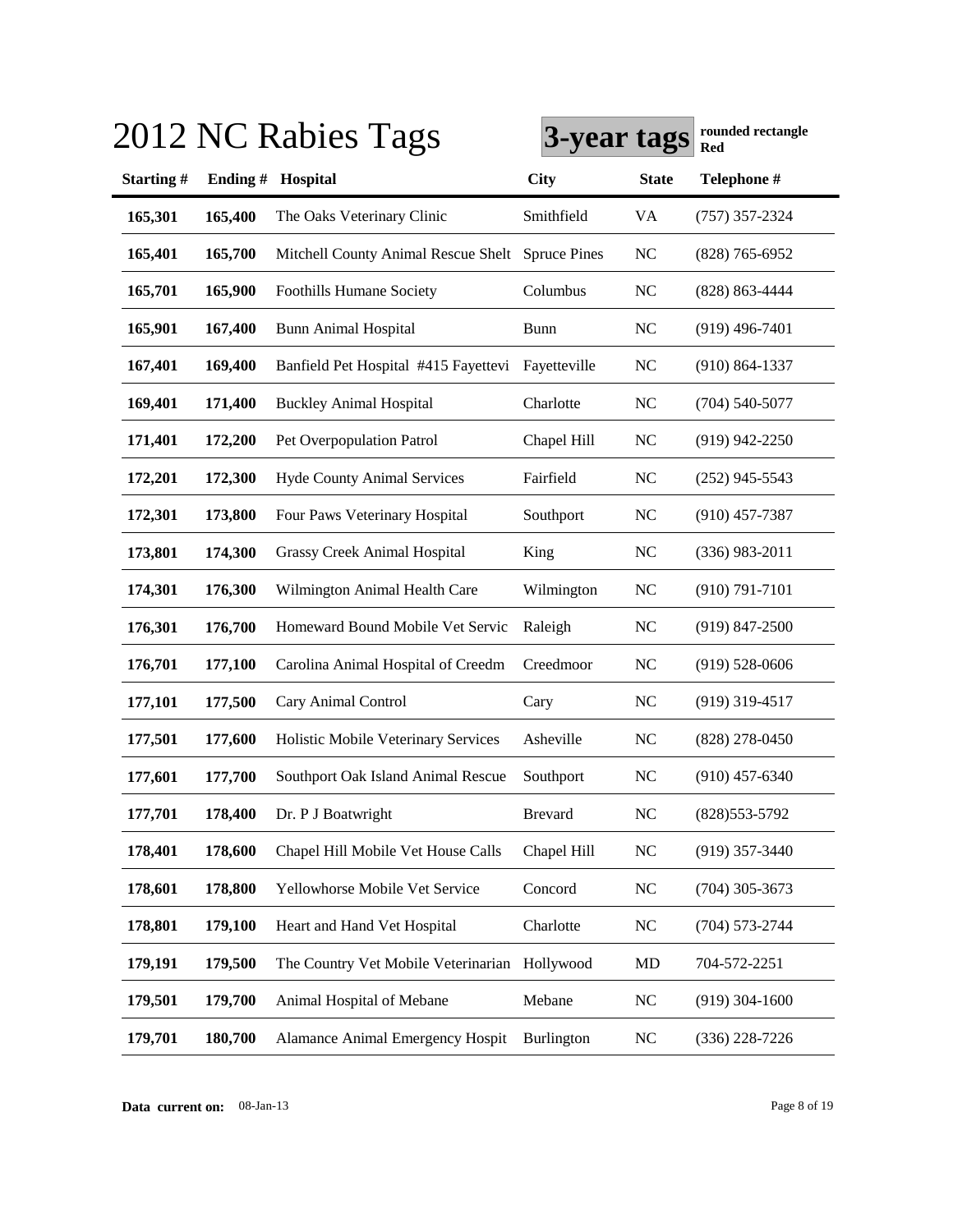|           |         | 2012 NC Rabies Tags                  | 3-year tags           |              | rounded rectangle<br><b>Red</b> |
|-----------|---------|--------------------------------------|-----------------------|--------------|---------------------------------|
| Starting# | Ending# | Hospital                             | <b>City</b>           | <b>State</b> | Telephone #                     |
| 180,701   | 181,300 | Vale Veterinary Hospital PLLC        | Vale                  | NC           | $(704)$ 462-2901                |
| 181,301   | 181,400 | Dr Larry Watts                       | Statesville           | NC           | $(704)$ 878-2371                |
| 181,401   | 181,900 | Humane Society Spay/Neuter of Char   | Charlotte             | <b>NC</b>    | $(704)$ 333-4130                |
| 181,901   | 18,200  | Lake Norman Equine Clinic            | Mooresville           | NC           | $(704)$ 278-0321                |
| 182,001   | 182,200 | Spay Neuter Vet Clinic of Sandhills  | Vass                  | <b>NC</b>    | $(910)$ 692-3499                |
| 182,201   | 182,500 | Cedarwood Mobile Veterinary Servic   | <b>Willow Springs</b> | NC           | $(919)$ 422-8561                |
| 182,501   | 182,600 | Cats Amore Mobile Vet Practice       | Mocksville            | <b>NC</b>    | $(336)$ 406-2155                |
| 182,601   | 184,100 | Care First Animal Hospital at Glenwo | Raleigh               | <b>NC</b>    | $(919) 783 - 7387$              |
| 184,101   | 184,600 | Harmony Animal Hospital              | Apex                  | <b>NC</b>    | $(919)$ 303-3456                |
| 184,601   | 185,100 | East Wake Animal Hospital            | Zebulon               | NC           | 919-375-4180                    |
| 185,101   | 185,300 | Mobile Equine & House Call Service   | Charlotte             | NC           | 704-541-3966                    |
| 185,301   | 185,400 | Downtown Mobile Vet Service          | Raleigh               | NC           | 919-917-8312                    |
| 185,401   | 186,400 | Banfield Pet Hospital #2128 Sharon   | Charlotte             | NC           | 704-364-4171                    |
| 186,401   | 186,700 | Carolina Forest Animal Clinic        | Jacksonville          | NC           | 910-347-1219                    |
| 186,701   | 186,800 | Small Ruminant & Camelid Mobile V    | Hillborough           | <b>NC</b>    | 919-618-1322                    |
| 186,801   | 187,200 | Carolina Veterinary Care Clinic      | Huntersville          | NC           | 704-439-0600                    |
| 187,201   | 188,000 | Small Paws Veterinary Clinic         | Elizabeth City        | <b>NC</b>    | 252-384-0109                    |
| 188,001   | 188,100 | Atlas Mobile Veterinary Service      | Pisgah Forest         | <b>NC</b>    | 828-702-7306                    |
| 188,101   | 188,200 | Anderson Creek Mobile Veterinary S   | Spring Lake           | <b>NC</b>    | 910-603-5037                    |
| 188,201   | 189,000 | Riverbend Swine Consulting, PC       | Goldsboro             | <b>NC</b>    | $(919) 731 - 3002$              |
| 189,001   | 189,200 | Shelton's Veterinary Clinic          | Williamston           | <b>NC</b>    | $(252)$ 792-2808                |
| 189,201   | 191,400 | <b>Bayleaf Veterinary Hospital</b>   | Raleigh               | NC           | $(919) 848 - 1926$              |
| 191,401   | 191,500 | Polk County Animal Control           | Columbus              | NC           | $(828) 894 - 3001$              |

# **3-year tags rounded rectangle** 2012 NC Rabies Tags **Red**

**Data current on:** 08-Jan-13 Page 9 of 19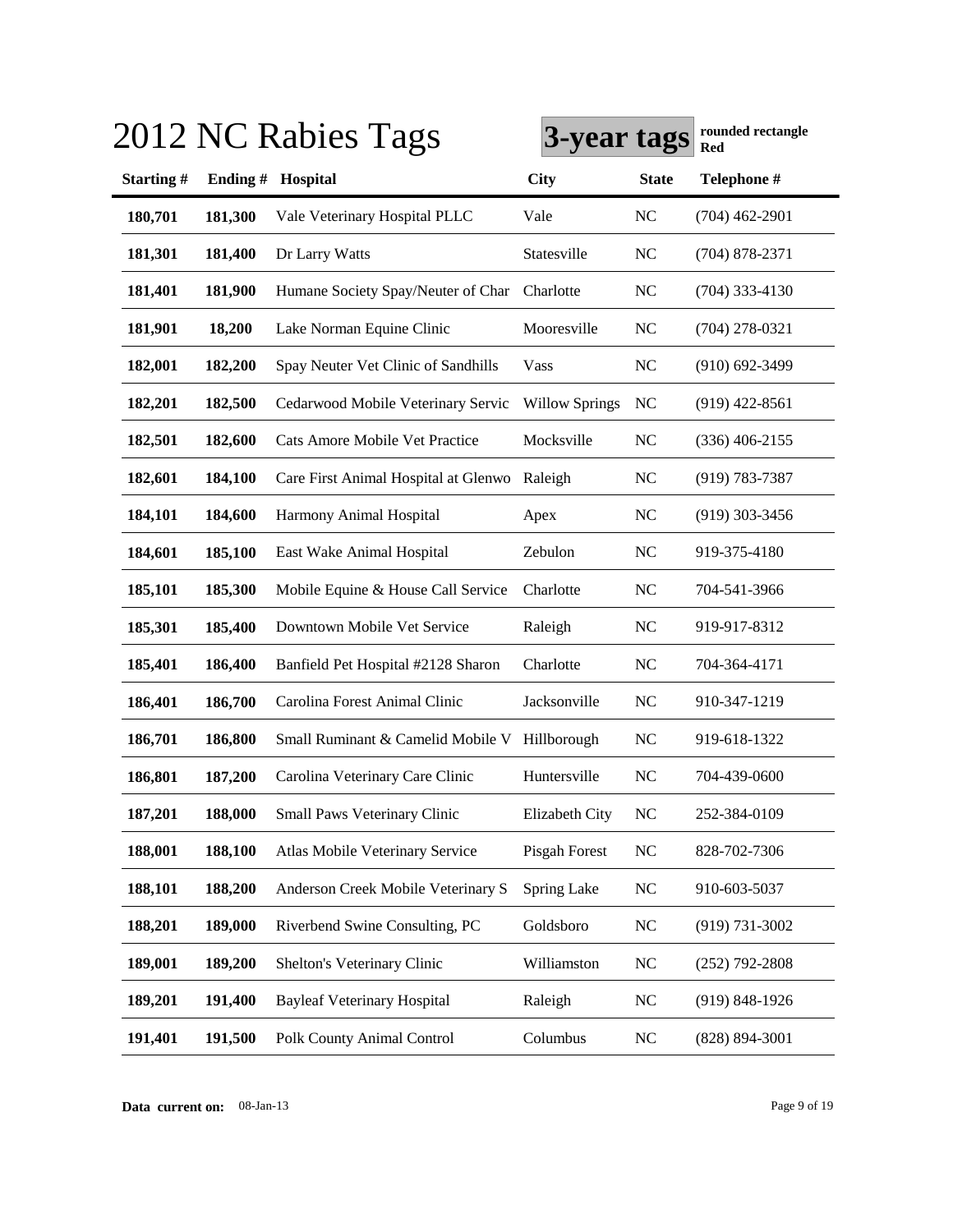|           |         | 2012 NC Rabies Tags                          | 3-year tags   |              | rounded rectangle<br>Red |
|-----------|---------|----------------------------------------------|---------------|--------------|--------------------------|
| Starting# | Ending# | Hospital                                     | <b>City</b>   | <b>State</b> | Telephone #              |
| 191,501   | 191,600 | Piedmont Equine Mobile Veterinary            | Marshville    | <b>NC</b>    | (704) 989-3933           |
| 191,601   | 193,600 | North End Veterinary Clinic                  | Lumberton     | <b>NC</b>    | $(910)$ 738-9368         |
| 193,601   | 193,700 | <b>Livestock Veterinary Services</b>         | Kinston       | <b>NC</b>    | $(252)$ 527-4960         |
| 193,701   | 193,800 | Durham County Animal Shelter                 | Durham        | <b>NC</b>    | $(919) 560 - 0640$       |
| 193,801   | 194,300 | Banfield Pet Hospital #2229 Morrisvi         | Morrisville   | NC           | 919-467-1562             |
| 194,301   | 195,800 | <b>Bladen Animal Hospital</b>                | Elizabethtown | NC           | $(910)$ 862-3960         |
| 195,801   | 196,100 | Woodlawn Animal Hospital, P.A.               | Charlotte     | <b>NC</b>    | $(704)$ 523-3576         |
| 196,101   | 196,300 | UNC-Chapel Hill                              | Chapel Hill   | NC           | $(919)$ 966-2906         |
| 196,301   | 197,800 | Neuse Veterinary Clinic                      | New Bern      | <b>NC</b>    | $(252)$ 637-7128         |
| 197,801   | 198,700 | Appalachian-New River Veter. Assoc           | Boone         | <b>NC</b>    | $(828)$ 264-5621         |
| 198,701   | 199,900 | Tabbs Creek Animal Hospital                  | Oxford        | <b>NC</b>    | $(919) 690 - 0024$       |
| 199,901   | 200,100 | <b>Wellspring Holistic Vet Care</b>          | Castle Hayne  | <b>NC</b>    | $(910) 763 - 1230$       |
| 200,201   | 200,300 | Tram Road Animal Hospital                    | Clinton       | <b>NC</b>    | $(910) 592 - 3102$       |
| 201,101   | 201,200 | Dr Caroline J Heller                         | Raleigh       | <b>NC</b>    | 202-365-2810             |
| 201,201   | 201,700 | Medicine Man Mobile Vet                      | Morganton     | NC           | $(828)$ 439-3905         |
| 201,201   | 201,700 | <b>Outback Mobile Vet Services CLOS</b>      | Morganton     | <b>NC</b>    | $(828)$ 448-9295         |
| 201,701   | 201,800 | Adopt An Angel                               | <b>Boliva</b> | NC           | 910-392-0557             |
| 201,801   | 202,300 | <b>NCSU CVM Pharmacy</b>                     | Raleigh       | <b>NC</b>    | $(919) 513 - 6572$       |
| 202,301   | 203,500 | Banfield Pet Hospital Pineville #407         | Pineville     | <b>NC</b>    | $(704) 542 - 8339$       |
| 203,501   | 204,000 | Middle Creek Veterinary Hospital             | Raleigh       | <b>NC</b>    | 919-773-1043             |
| 204,001   | 204,600 | Surry Spay Neuter Clinic                     | Ararat        | <b>NC</b>    | $(336)$ 756-2578         |
| 204,601   | 205,100 | <b>Baird's Animal Hospital</b>               | Lumberton     | <b>NC</b>    | $(910)$ 739-4998         |
| 205,101   | 205,200 | The Kindness Mobile Spay-Neuter Cl Maysville |               | <b>NC</b>    | $(252)$ 422-6770         |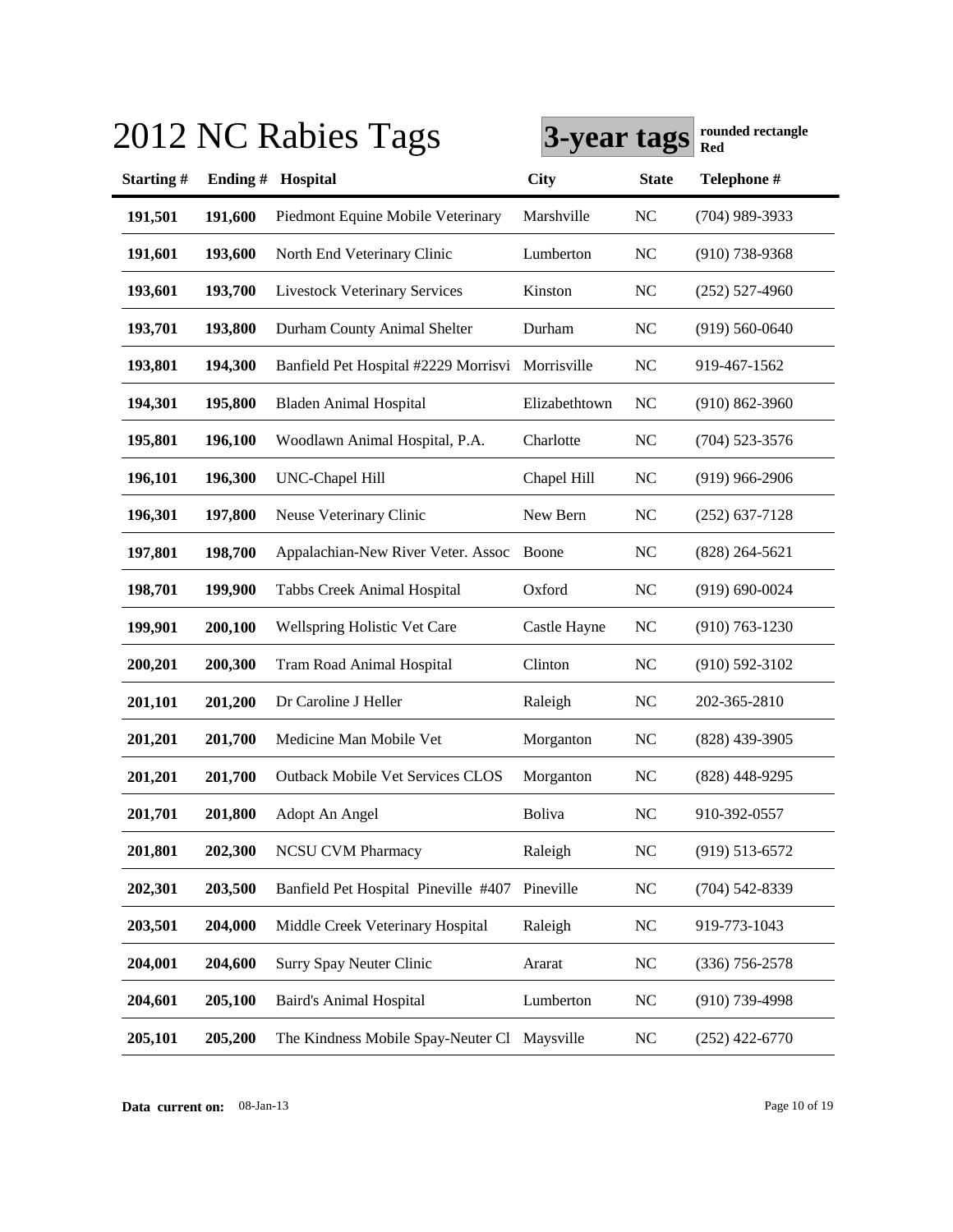|           |         | 2012 NC Rabies Tags                       | 3-year tags          |              | rounded rectangle<br>Red |
|-----------|---------|-------------------------------------------|----------------------|--------------|--------------------------|
| Starting# | Ending# | Hospital                                  | <b>City</b>          | <b>State</b> | Telephone #              |
| 205,201   | 205,300 | Maple Veterinary Mobile Services          | Monroe               | NC           | 704-635-7788             |
| 205,301   | 207,800 | Banfield Pet Hospital Matthews #40        | Matthews             | NC           | $(704)$ 847-7001         |
| 207,801   | 207,900 | NCSU, CVM, Lab Animal Resources           | Raleigh              | <b>NC</b>    | $(919)$ 513-6280         |
| 207,901   | 208,300 | Banfield Pet Hospital #0418 Hickory       | Hickory              | <b>NC</b>    | $(828)$ 261-0356         |
| 208,301   | 208,600 | Burlington Animal Shelter/Adoption        | Haw River            | NC           | $(336)$ 578-0343         |
| 208,601   | 209,311 | Banfield Pet Hospital - Sou. Pines #1     | Aberdeen             | <b>NC</b>    | $(910)$ 692-4931         |
| 209,401   | 209,800 | <b>Cotswold Animal Hospital</b>           | Charlotte            | <b>NC</b>    | $(704)$ 365-3787         |
| 209,801   | 210,300 | Lexington Large Animal Medicine &         | Lexington            | <b>NC</b>    | $(336)$ 787-4901         |
| 211,301   | 212,300 | Banfield Pet Hospital #411 Winston-       | Winston-Salem        | NC           | $(336)$ 765-8339         |
| 212,301   | 213,300 | Banfield Pet Hospital #412                | Greensboro           | <b>NC</b>    | $(336) 852 - 6121$       |
| 215,301   | 216,300 | Banfield Pet Hospital #413                | Greensboro           | <b>NC</b>    | $(336)$ 545-8333         |
| 216,301   | 217,800 | Banfield Pet Hospital Knightdale #19      | Knightdale           | <b>NC</b>    | $(919)$ 266-1747         |
| 217,801   | 219,800 | <b>Iredell County Animal Control</b>      | Statesville          | NC           | 704-878-5420             |
| 219,301   | 211,300 | <b>Burlington Road Animal Hospital</b>    | Greensboro           | <b>NC</b>    | $(336)$ 375-3939         |
| 219,801   | 220,800 | Wake County Animal Care & Control Raleigh |                      | NC           | (919) 212-7387           |
| 220,801   | 221,300 | Steele Creek Animal Hospital, Inc.        | Charlotte            | NC           | $(704)$ 588-4400         |
| 222,301   | 222,500 | Banfield Pet Hospital- Wake Forest        | Wake Forest          | NC           | $(919)$ 562-3852         |
| 222,801   | 224,000 | Banfield Pet Hospital-Brier Creek #5      | Raleigh              | <b>NC</b>    | $(919) 806 - 2960$       |
| 223,801   | 224,000 | Banfield Pet Hospital- Wake Forest        | <b>Wake Forest</b>   | NC           | $(919) 562 - 3852$       |
| 224,001   | 224,100 | Dr. Colette A. Kirk                       | <b>Winston Salem</b> | <b>NC</b>    | 205-225-9699             |
| 224,101   | 224,200 | Timberlake Veterinay Care Mobile S        | Timberlake           | <b>NC</b>    | 919-830-0704             |
| 224,201   | 225,300 | College Road Animal Hospital              | Wilmington           | <b>NC</b>    | $(910)$ 395-6555         |
| 225,301   | 225,900 | Banfield Pet Hospital #1511 Blacken       | Charlotte            | NC           | $(704)$ 844-6676         |

**Data current on:** 08-Jan-13 Page 11 of 19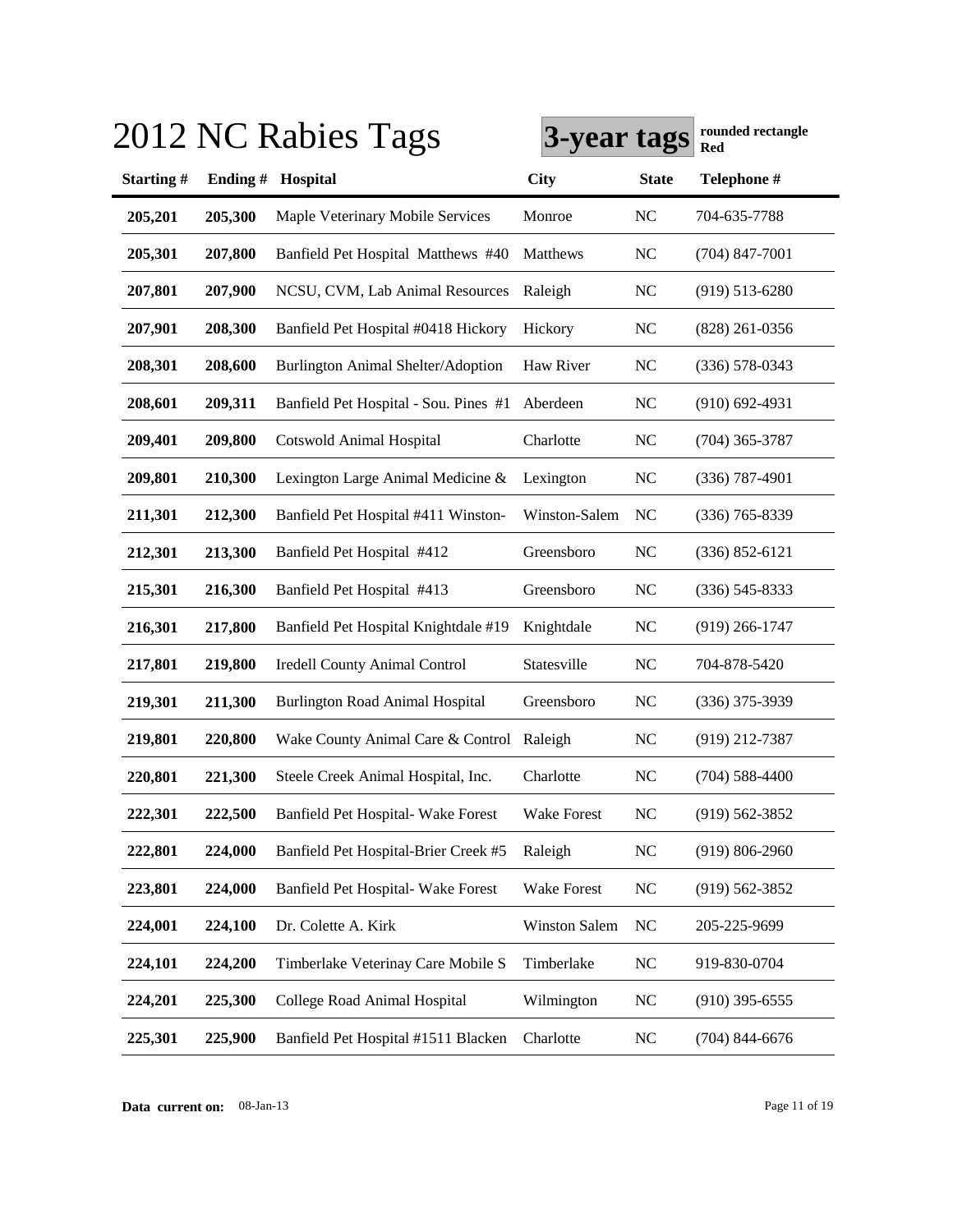|           |         | 2012 NC Rabies Tags                             | 3-year tags          |              | rounded rectangle<br>Red |
|-----------|---------|-------------------------------------------------|----------------------|--------------|--------------------------|
| Starting# | Ending# | Hospital                                        | <b>City</b>          | <b>State</b> | Telephone #              |
| 225,901   | 226,000 | Whispering Waters Animal Care/Mo                | Boone                | <b>NC</b>    | $(828)$ 264-8077         |
| 226,001   | 226,100 | Natural Wellness Mobile Vet                     | Fayetteville         | <b>NC</b>    | 910-728-6554             |
| 226,101   | 227,000 | Appalachian-New River Veter. Assoc              | Boone                | <b>NC</b>    | $(828)$ 264-5621         |
| 227,001   | 227,600 | Banfield Pet Hospital #414 Winston              | <b>Winston Salem</b> | NC           | $(336)$ 377-3026         |
| 227,601   | 227,900 | Paws At Your Doorstep Mobile Vet S              | Cary                 | <b>NC</b>    | 919-247-2670             |
| 227,901   | 228,300 | Robinson Animal Hospital, P.A.                  | Clayton              | NC           | $(919) 553 - 7173$       |
| 228,301   | 228,900 | Wellington Animal Hospital                      | Cary                 | NC           | $(919) 851 - 7475$       |
| 228,901   | 229,100 | Close Calls, PLLC                               | Raleigh              | <b>NC</b>    | $(919) 749 - 3590$       |
| 229,101   | 229,200 | Large Animal Veterinary Services                | Youngsville          | <b>NC</b>    | $(919) 554 - 1176$       |
| 229,201   | 229,300 | Phillips Animal Medical Hospital                | Gastonia             | <b>NC</b>    | $(704)$ 867-3514         |
| 229,301   | 231,300 | Banfield Pet Hospital Wilmington #              | Wilmington           | <b>NC</b>    | $(910)$ 796-0401         |
| 231,301   | 232,400 | Banfield Pet Hospital Charlotte #410            | Charlotte            | <b>NC</b>    | $(704)$ 599-3488         |
| 232,401   | 232,800 | Louisburg Veterinary Clinic                     | Louisburg            | <b>NC</b>    | 919-496-2638             |
| 232,801   | 233,000 | Dr Ivey Smith                                   | Snow Hill            | <b>NC</b>    | $(252)$ 714-9581         |
| 233,001   | 233,300 | Western Wake Veterinary Service                 | Apex                 | <b>NC</b>    | $(919)$ 362-1344         |
| 233,301   | 234,800 | Banfield Pet Hospital Garner #597               | Garner               | <b>NC</b>    | $(919)$ 661-1926         |
| 234,801   | 235,500 | Banfield, Pet Hospital Asheville #120 Asheville |                      | NC           | $(828)$ 298-1800         |
| 235,501   | 236,300 | Banfield Pet Hospital of Arden #1207 Arden      |                      | <b>NC</b>    | $(828) 681 - 0519$       |
| 236,301   | 236,800 | Animal Hospital                                 | Whiteville           | <b>NC</b>    | $(910) 642 - 3221$       |
| 236,801   | 237,300 | Banfield Pet Hospital #610                      | Greenville           | <b>NC</b>    | 252-756-3145             |
| 237,301   | 238,100 | Banfield Pet Hospital #1509                     | Charlotte            | <b>NC</b>    | $(704) 583 - 9440$       |
| 238,101   | 238,400 | <b>NCSU CVM Mobile Surgery</b>                  | Raleigh              | <b>NC</b>    | $(919) 606 - 2752$       |
| 238,401   | 238,500 | Greene County Health Dept                       | Snow Hill            | <b>NC</b>    | $(252)$ 747-8183         |

**Data current on:** 08-Jan-13 Page 12 of 19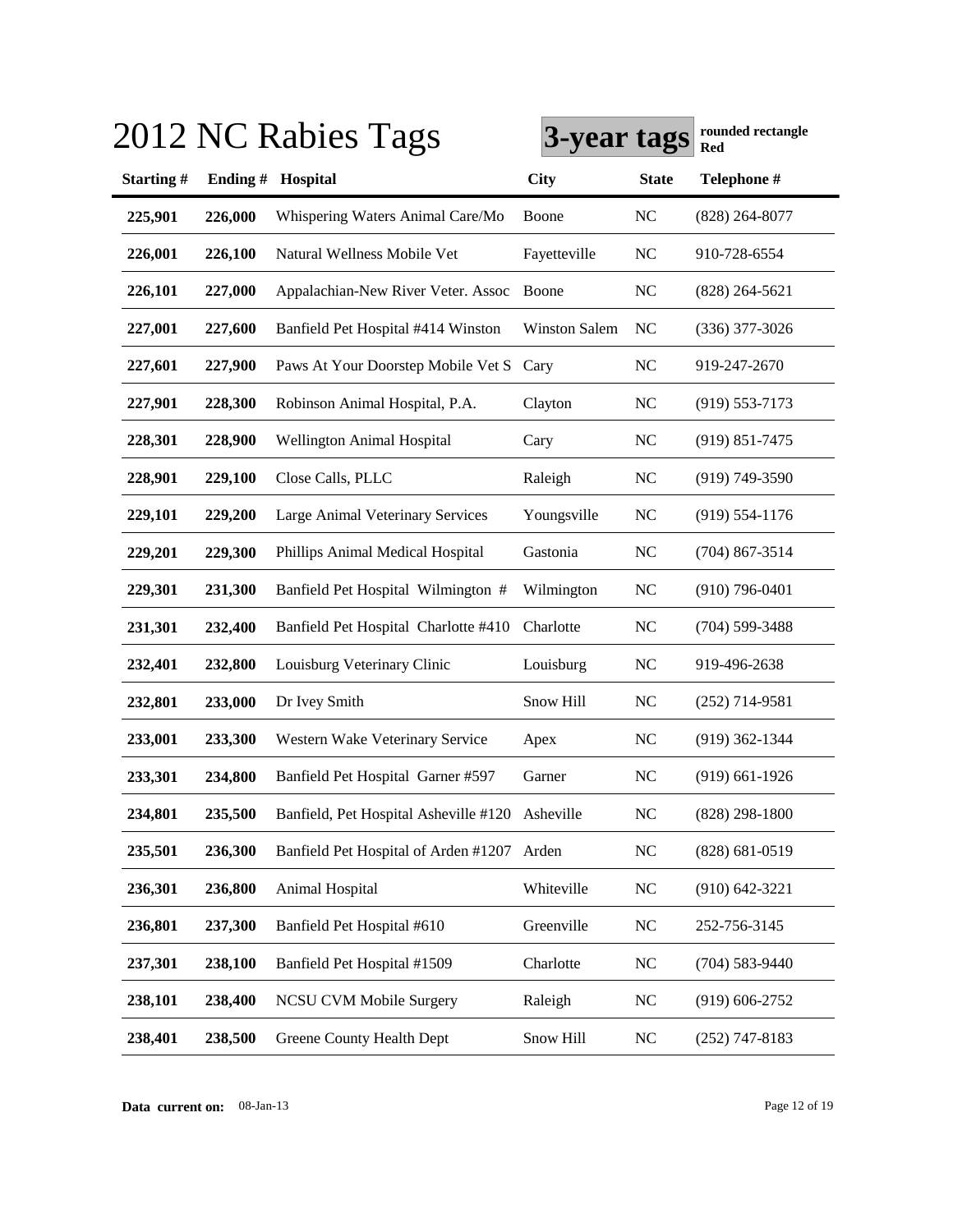|           |         | 2012 NC Rabies Tags                               | 3-year tags        |              | rounded rectangle<br>Red |
|-----------|---------|---------------------------------------------------|--------------------|--------------|--------------------------|
| Starting# | Ending# | Hospital                                          | <b>City</b>        | <b>State</b> | Telephone #              |
| 238,501   | 238,600 | Bear Creek Mobile Vet Service                     | Alermarle          | NC           | $(704)$ 463-7677         |
| 238,601   | 239,300 | Heritage Animal Hospital                          | <b>Wake Forest</b> | NC           | 919-412-4389             |
| 239,301   | 240,300 | Banfield Pet Hospital #1846 Morehea Morehead City |                    | NC           | $(252)$ 247-4442         |
| 240,301   | 242,800 | Robinson Veterinary Clinic                        | Newton             | <b>NC</b>    | $(828)$ 294-2900         |
| 242,801   | 244,200 | Banfield Pet Hospital #1413                       | Burlington         | NC           | $(336) 524-9106$         |
| 244,201   | 244,300 | Brown Creek Equine Hospital                       | Polkton            | NC           | 704-272-7447             |
| 244,301   | 246,300 | Banfield Pet Hospital- Wake Forest                | <b>Wake Forest</b> | NC           | $(919) 562 - 3852$       |
| 246,301   | 248,300 | Thomasville Veterinary Hospital, P.A              | Thomasville        | <b>NC</b>    | $(336)$ 475-9119         |
| 248,301   | 252,300 | Banfield Pet Hospital N Durham #5                 | Durham             | NC           | $(919) 620 - 8142$       |
| 252,301   | 252,700 | Albermarle Mobile Veterinary Servic               | Hertford           | NC           | 252-562-4884             |
| 252,701   | 252,800 | Alexander At The Park Vet Hospital                | Durham             | NC           | 919-484-9909             |
| 252,801   | 254,300 | Port City Animal Hospital                         | Wilmington         | <b>NC</b>    | 910-452-4093             |
| 254,301   | 256,300 | Banfield Pet Hospital S Durham #60                | Durham             | <b>NC</b>    | $(919)$ 402-8801         |
| 256,301   | 257,800 | Care First Animal Hospital at Oberlin             | Raleigh            | <b>NC</b>    | $(919) 832 - 3107$       |
| 257,801   | 257,900 | Pampered Pets Mobile Veterinary Ser Wadesboro     |                    | <b>NC</b>    | 704-465-2307             |
| 257,901   | 258,000 | Shiloh Animal Hospital                            | Morrisville        | <b>NC</b>    | 919-801-9035             |
| 258,001   | 258,100 | NorthLake Mobile Vet Equine Servic Huntersville   |                    | <b>NC</b>    | 704-883-2243             |
| 258,101   | 258,200 | <b>Bullock Animal Clinic</b>                      | New Bern           | <b>NC</b>    | $(252) 637 - 6161$       |
| 258,201   | 259,300 | Banfield Pet Hospital #1510                       | Charlotte          | <b>NC</b>    | $(704)$ 599-2957         |
| 259,301   | 259,600 | Ambassador Mobile Veterinarian Ser                | Greensboro         | NC           | $(336)$ 379-1227         |
| 259,601   | 259,700 | Mobile Vet Practice of Raleigh                    | Raleigh            | <b>NC</b>    | $(919) 802 - 1622$       |
| 259,701   | 259,800 | <b>Animal Medical Center</b>                      | Danville           | VA           | (434) 793-6477           |
| 259,901   | 260,100 | Spot Mobile Spay & Wellness                       | Greensboro         | <b>NC</b>    | 336-315-0150             |

# $3.913 \times 10^{-12}$   $\text{R}_{\text{2}}$   $\text{R}_{\text{2}}$   $\text{R}_{\text{2}}$   $\text{R}_{\text{2}}$   $\text{R}_{\text{2}}$   $\text{R}_{\text{2}}$   $\text{R}_{\text{2}}$   $\text{R}_{\text{2}}$   $\text{R}_{\text{2}}$   $\text{R}_{\text{2}}$   $\text{R}_{\text{2}}$   $\text{R}_{\text{2}}$   $\text{R}_{\text{2}}$   $\text{R}_{\text{2}}$   $\text{R}_{\text{2}}$   $\text{R}_{\text{$

**Data current on:** 08-Jan-13 Page 13 of 19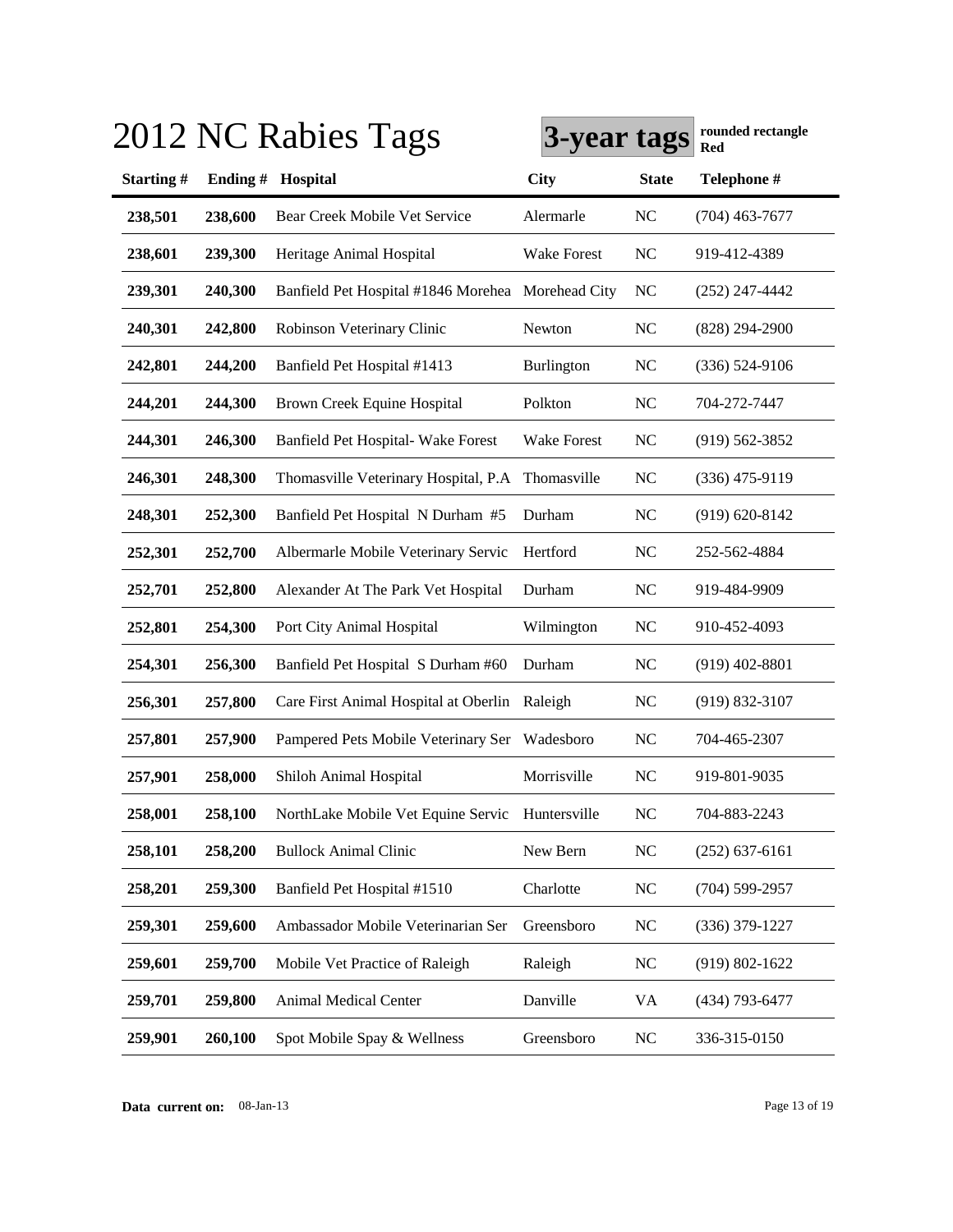|           |         | 2012 NC Rabies Tags                            | 3-year tags  |              | rounded rectangle<br>Red |
|-----------|---------|------------------------------------------------|--------------|--------------|--------------------------|
| Starting# | Ending# | Hospital                                       | <b>City</b>  | <b>State</b> | Telephone #              |
| 260,101   | 260,200 | Local Mobile Veterinary Practice               | Haw River    | <b>NC</b>    | 919-219-4919             |
| 260,201   | 260,300 | Greystone Animal Hospital                      | Raleigh      | <b>NC</b>    | $(919) 676 - 1711$       |
| 260,301   | 260,600 | <b>ABEVET</b>                                  | Pittsboro    | <b>NC</b>    | $(919)$ 933-8680         |
| 260,601   | 260,900 | Mobile Laser Veterinary Services               | Raleigh      | NC           | $(919) 720 - 6686$       |
| 260,801   | 262,300 | Banfield Pet Hospital #1095 Mooresv            | Mooresville  | NC           | $(704)$ 799-3812         |
| 262,301   | 262,800 | Banfield Pet Hospital #1508                    | Concord      | <b>NC</b>    | $(704) 782 - 3921$       |
| 262,801   | 263,300 | Banfield Pet Hospital Monroe #1436             | Monroe       | NC           | $(704)$ 283-5434         |
| 263,301   | 263,600 | Hudson Animal Hospital                         | Hudson       | NC           | 828-493-0185             |
| 263,601   | 263,700 | Unifour Mobile Vet Service                     | Hickory      | <b>NC</b>    | 828-292-6967             |
| 263,701   | 263,800 | <b>Summit Holding Group</b>                    | Apex         | <b>NC</b>    | $(919)$ 362-8878         |
| 263,801   | 264,300 | Spay Neuter Clinic of the Carolinas            | Charlotte    | <b>NC</b>    | 704-541-3238             |
| 264,301   | 266,800 | Banfield Pet Hospital Raleigh #059             | Raleigh      | <b>NC</b>    | $(919) 790 - 8337$       |
| 266,801   | 268,800 | Cumberland County Health Dept.                 | Fayetteville | <b>NC</b>    | $(910)$ 433-3673         |
| 268,801   | 268,900 | Greystone Animal Hospital                      | Raleigh      | <b>NC</b>    | $(919) 676 - 1711$       |
| 268,901   | 269,000 | Fur Feathers & Scale Mobile Vet Ser            | Jacksonville | <b>NC</b>    | 210-722-3924             |
| 269,001   | 269,100 | Safe Haven for Cats Shelter & Clinic           | Raleigh      | <b>NC</b>    | $(919) 872 - 1128$       |
| 269,101   | 269,200 | Dr James C. Brown                              | Burlington   | NC           | 336-584-4449             |
| 269,201   | 269,300 | <b>Bullock Animal Clinic</b>                   | New Bern     | <b>NC</b>    | $(252) 637 - 6161$       |
| 269,301   | 270,300 | Wake County Animal Care & Control Raleigh      |              | <b>NC</b>    | $(919)$ 212-7387         |
| 270,301   | 270,400 | Serenity Veterinary Mobile Health              | Raleigh      | <b>NC</b>    | 773-504-1003             |
| 270,401   | 270,500 | Bear Creek Mobile Vet Service                  | Alermarle    | <b>NC</b>    | $(704)$ 463-7677         |
| 270,501   | 270,700 | Carolina Veterinary Specialists                | Matthews     | <b>NC</b>    | 704-815-3939             |
| 270,701   | 270,900 | Planned Pethood Spay & Neuter Clini Greensboro |              | <b>NC</b>    | 336-299-3999             |

**Data current on:** 08-Jan-13 Page 14 of 19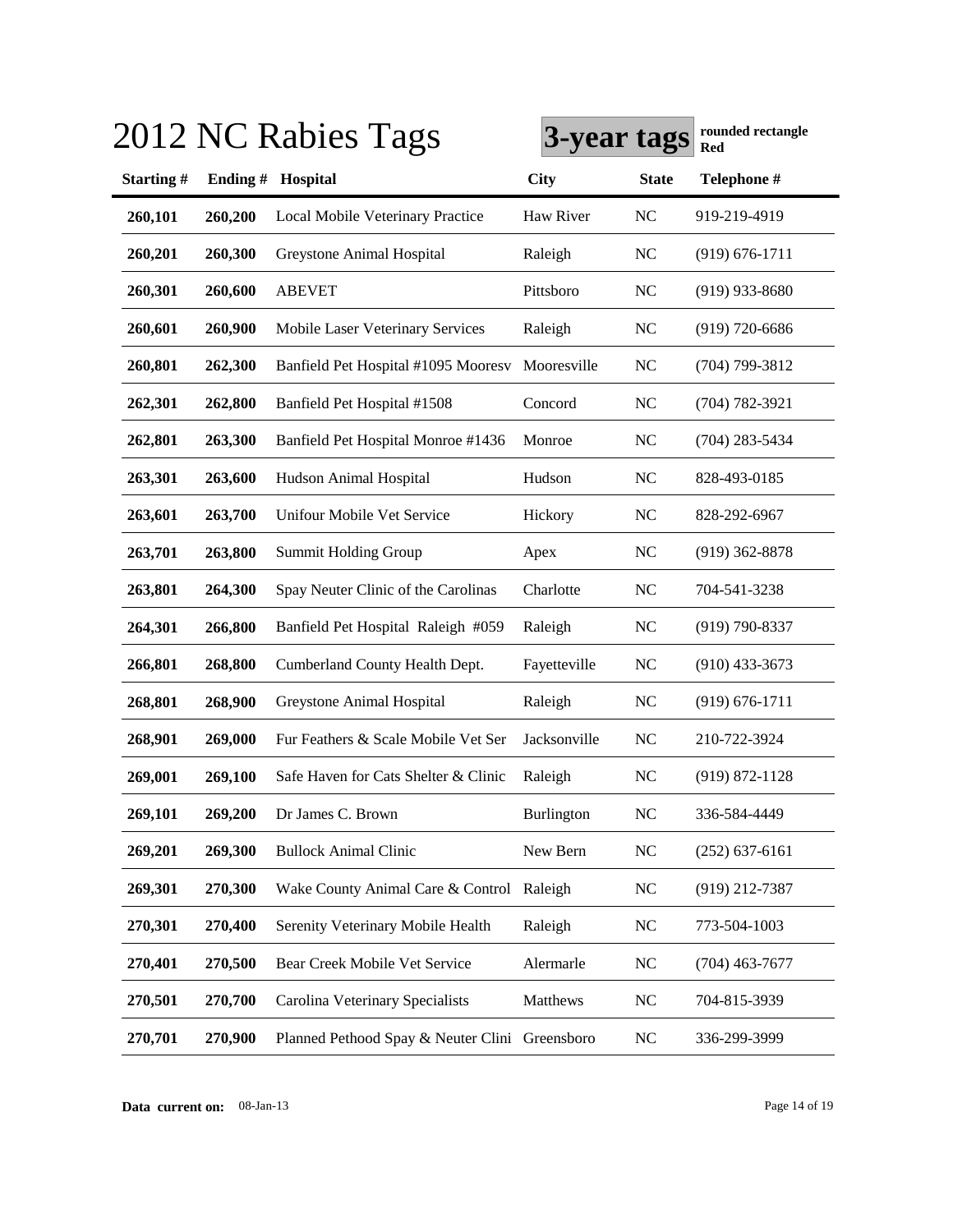|           |         | 2012 NC Rabies Tags                              | 3-year tags          |              | rounded rectangle<br>Red |
|-----------|---------|--------------------------------------------------|----------------------|--------------|--------------------------|
| Starting# | Ending# | Hospital                                         | <b>City</b>          | <b>State</b> | Telephone #              |
| 270,901   | 271,000 | Animal Hospital of Mebane                        | Mebane               | <b>NC</b>    | $(919)$ 304-1600         |
| 271,001   | 271,100 | Forsyth County Health Dept                       | <b>Winston Salem</b> | NC           | $(336)$ 703-3149         |
| 271,201   | 271,300 | Unifour Mobile Vet Service                       | Hickory              | <b>NC</b>    | 828-292-6967             |
| 271,301   | 272,800 | Pasquotank Animal Hospital                       | Elizabeth City       | NC           | $(252)$ 264-3371         |
| 272,801   | 273,000 | Unifour Mobile Vet Service                       | Hickory              | NC           | 828-292-6967             |
| 273,001   | 273,100 | Animal Hospital of Boone                         | Boone                | NC           | $(828)$ 264-7113         |
| 273,101   | 273,200 | Dr. Tristan Colonius                             | Raleigh              | <b>NC</b>    | 910-862-5278             |
| 273,201   | 273,300 | Triangle Equine Mobile Vet. Services Cary        |                      | NC           | $(919)$ 460-6300         |
| 273,301   | 273,800 | Dr. P J Boatwright                               | <b>Brevard</b>       | <b>NC</b>    | (828) 553-5792           |
| 273,801   | 274,300 | College Road Animal Hospital                     | Wilmington           | <b>NC</b>    | $(910)$ 395-6555         |
| 274,301   | 275,300 | Hampstead Animal Hospital                        | Hampstead            | <b>NC</b>    | $(910) 686 - 4806$       |
| 275,301   | 275,400 | Large Animal Health Services, Inc.               | Asheboro             | <b>NC</b>    | (336) 629-8910           |
| 275,401   | 275,500 | New Life Mobile Vet Service                      | Wilmington           | <b>NC</b>    | 910-791-1446             |
| 275,501   | 275,600 | Banfield Pet Hospital #0418 Hickory              | Hickory              | <b>NC</b>    | $(828)$ 261-0356         |
| 275,601   | 275,800 | Planned Pethood Spay & Neuter Clini Greensboro   |                      | <b>NC</b>    | 336-299-3999             |
| 275,801   | 276,300 | The Carolinas Animal Hospital & De               | Charlotte            | <b>NC</b>    | $(704)$ 588-9788         |
| 276,301   | 276,800 | Sharon Lakes Animal Hospital, P.A.               | Charlotte            | NC           | $(704)$ 552-0647         |
| 276,801   | 277,100 | Mitchell County Animal Rescue Shelt Spruce Pines |                      | <b>NC</b>    | $(828)$ 765-6952         |
| 277,101   | 277,200 | Equine & Farm Animal Veterinary Se Kittrell      |                      | <b>NC</b>    | $(919) 870 - 6961$       |
| 277,201   | 277,400 | Ambassador Mobile Veterinarian Ser               | Greensboro           | <b>NC</b>    | $(336)$ 379-1227         |
| 277,401   | 277,500 | Healthy Paws Animal Hospital                     | Wake Forest          | <b>NC</b>    | 919-556-8383             |
| 277,501   | 277,600 | Healthy Paws Animal Hospital @ Bri               | Raleigh              | <b>NC</b>    | 919-785-9410             |
| 277,601   | 277,700 | Lucas Mobile Veterinary Services                 | Clinton              | <b>NC</b>    | $(910) 596 - 2897$       |

**Data current on:** 08-Jan-13 Page 15 of 19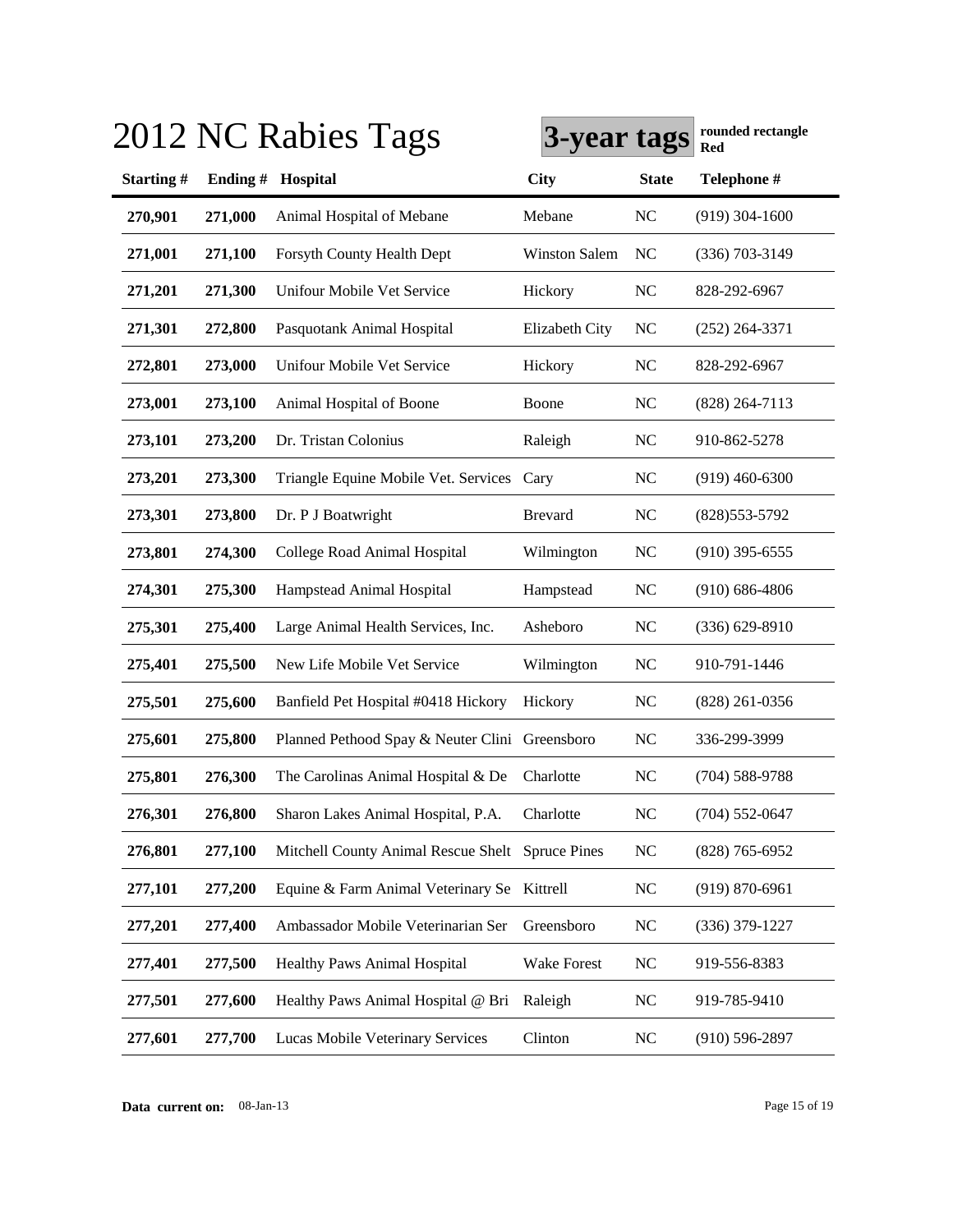|           |         | 2012 NC Rabies Tags                               | 3-year tags          |              | rounded rectangle<br>Red |
|-----------|---------|---------------------------------------------------|----------------------|--------------|--------------------------|
| Starting# | Ending# | Hospital                                          | <b>City</b>          | <b>State</b> | Telephone #              |
| 277,701   | 277,800 | East West Mobile Vet Practice                     | Aberdeen             | <b>NC</b>    | 910-944-3540             |
| 277,801   | 277,900 | Banfield Pet Hospital #2110                       | <b>Wesley Chapel</b> | NC           | 704-821-1415             |
| 277,901   | 278,200 | Riverbend Swine Consulting, PC                    | Goldsboro            | <b>NC</b>    | $(919) 731 - 3002$       |
| 278,201   | 278,300 | Whiskers & Paws Mobile Vet Service                | Salisbury            | <b>NC</b>    | 704-213-3420             |
| 278,301   | 278,400 | Highlands Pet Hospital                            | Concord              | NC           | 704-875-8414             |
| 278,401   | 278,500 | Ark Mobile Vet Housecalls                         | Graham               | NC           | 919-932-0700             |
| 278,501   | 278,600 | Medicine Man Mobile Vet                           | Morganton            | NC           | $(828)$ 439-3905         |
| 278,601   | 278,700 | Paws At Your Doorstep Mobile Vet S Cary           |                      | NC           | 919-247-2670             |
| 278,701   | 278,800 | Brown Creek Equine Hospital                       | Polkton              | NC           | 704-272-7447             |
| 278,801   | 280,300 | Banfield Pet Hospital Charlotte #410              | Charlotte            | <b>NC</b>    | $(704)$ 599-3488         |
| 280,301   | 280,800 | Banfield Pet Hospital #415 Fayettevi Fayetteville |                      | <b>NC</b>    | $(910) 864 - 1337$       |
| 280,801   | 281,300 | Banfield Pet Hospital #2229 Morrisvi              | Morrisville          | <b>NC</b>    | 919-467-1562             |
| 281,301   | 281,500 | Animal Hospital of Mebane                         | Mebane               | <b>NC</b>    | $(919)$ 304-1600         |
| 281,501   | 281,600 | <b>Livestock Veterinary Services</b>              | Kinston              | <b>NC</b>    | $(252)$ 527-4960         |
| 281,601   | 281,900 | New Hope Animal Hospital                          | Durham               | <b>NC</b>    | $(919)$ 490-2000         |
| 281,901   | 282,000 | Duke University-Div of Lab Animal                 | Durham               | NC           | 919-684-0824             |
| 282,001   | 282,200 | 70 West Veterinary Hospital                       | Havelock             | NC           | $(252)$ 447-9525         |
| 282,201   | 282,300 | <b>Hyde County Animal Services</b>                | Fairfield            | NC           | $(252)$ 945-5543         |
| 282,301   | 282,800 | Gandy Animal Hospital                             | Rockingham           | <b>NC</b>    | $(910)$ 997-2518         |
| 282,801   | 282,900 | Falls Village Veterinary Hospital                 | Raleigh              | <b>NC</b>    | $(919) 847 - 0141$       |
| 282,901   | 283,200 | Vale Veterinary Hospital PLLC                     | Vale                 | <b>NC</b>    | $(704)$ 462-2901         |
| 283,201   | 283,400 | College Road Animal Hospital                      | Wilmington           | <b>NC</b>    | $(910)$ 395-6555         |
| 283,401   | 283,500 | Pleasant Garden Veterinary Hospital               | Greensboro           | <b>NC</b>    | $(336)$ 676-8387         |

**Data current on:** 08-Jan-13 Page 16 of 19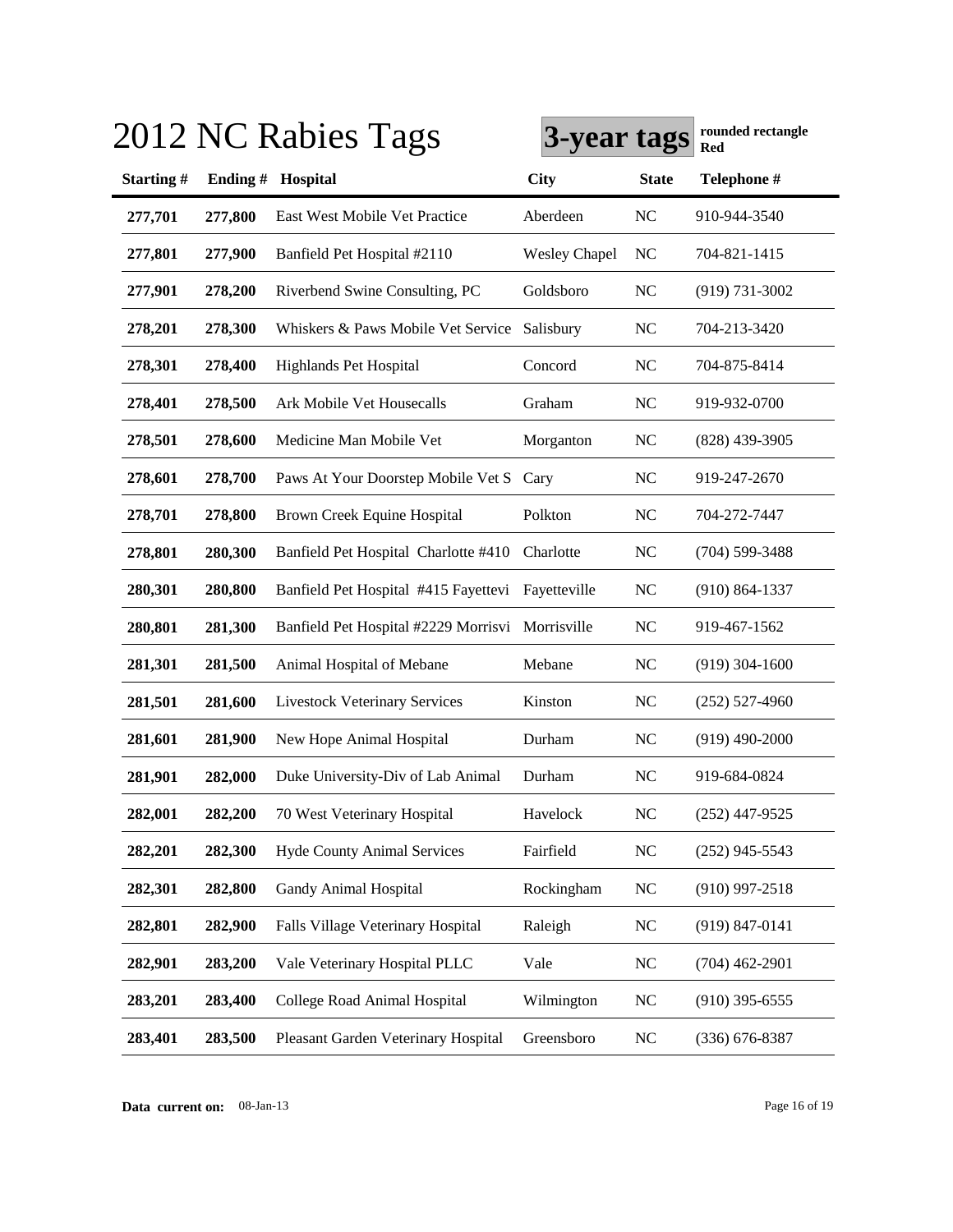|           |         | 2012 NC Rabies Tags                            | 3-year tags          |              | rounded rectangle<br>Red |
|-----------|---------|------------------------------------------------|----------------------|--------------|--------------------------|
| Starting# | Ending# | Hospital                                       | <b>City</b>          | <b>State</b> | Telephone #              |
| 283,501   | 283,600 | Dixie Trail Animal Clinic, Inc.                | Raleigh              | <b>NC</b>    | $(919) 781 - 5977$       |
| 283,601   | 283,700 | Healthy Pets Mobile Vet                        | Clayton              | <b>NC</b>    | $(919)$ 329-7387         |
| 283,701   | 283,800 | Whispering Waters Animal Care/Mo               | Boone                | <b>NC</b>    | $(828)$ 264-8077         |
| 283,801   | 283,900 | Greene County Health Dept                      | Snow Hill            | <b>NC</b>    | $(252)$ 747-8183         |
| 283,901   | 284,000 | Planned Pethood Spay & Neuter Clini Greensboro |                      | <b>NC</b>    | 336-299-3999             |
| 284,001   | 284,300 | Banfield Pet Hospital-Brier Creek #5           | Raleigh              | <b>NC</b>    | $(919) 806 - 2960$       |
| 284,301   | 284,700 | Little Mountain Veterinary Clinic              | Denver               | <b>NC</b>    | $(704)$ 489-2444         |
| 284,701   | 285,000 | Moyock Animal Hospital                         | Moyock               | <b>NC</b>    | $(252)$ 435-2250         |
| 285,001   | 285,200 | Banfield Pet Hospital #1511 Blacken            | Charlotte            | <b>NC</b>    | $(704)$ 844-6676         |
| 285,201   | 285,500 | Banfield Pet Hospital #610                     | Greenville           | <b>NC</b>    | 252-756-3145             |
| 285,501   | 285,800 | Bear Creek Mobile Vet Service                  | Alermarle            | <b>NC</b>    | $(704)$ 463-7677         |
| 285,801   | 285,900 | Paws At Your Doorstep Mobile Vet S Cary        |                      | <b>NC</b>    | 919-247-2670             |
| 285,901   | 286,000 | Forsyth County Health Dept                     | <b>Winston Salem</b> | <b>NC</b>    | $(336)$ 703-3149         |
| 286,001   | 286,100 | Ark Mobile Vet Housecalls                      | Graham               | <b>NC</b>    | 919-932-0700             |
| 286,101   | 286,200 | Applewood Veterinary Hospital, P.A.            | Dallas               | <b>NC</b>    | $(704)$ 922-0532         |
| 286,201   | 286,300 | Goathouse Gallery and Refuge                   | Pittsboro            | <b>NC</b>    | 919-542-6815             |
| 286,301   | 286,800 | Bahama Road Veterinary Hospital                | Bahama               | NC           | $(919)$ 471-4103         |
| 286,801   | 287,100 | Banfield Pet Hospital #1508                    | Concord              | <b>NC</b>    | $(704) 782 - 3921$       |
| 287,101   | 287,300 | Carolina Value Vet Mobile Vaccine              | Concord              | <b>NC</b>    | 704-788-8927             |
| 287,301   | 287,700 | College Road Animal Hospital                   | Wilmington           | <b>NC</b>    | $(910)$ 395-6555         |
| 287,701   | 288,000 | Banfield, Pet Hospital Asheville #120          | Asheville            | <b>NC</b>    | $(828)$ 298-1800         |
| 288,001   | 288,300 | Banfield Pet Hospital of Arden #1207           | Arden                | <b>NC</b>    | $(828)$ 681-0519         |
| 288,301   | 288,500 | Pamlico Co Health Dept                         | Bayboro              | <b>NC</b>    | $(252)$ 745-5634         |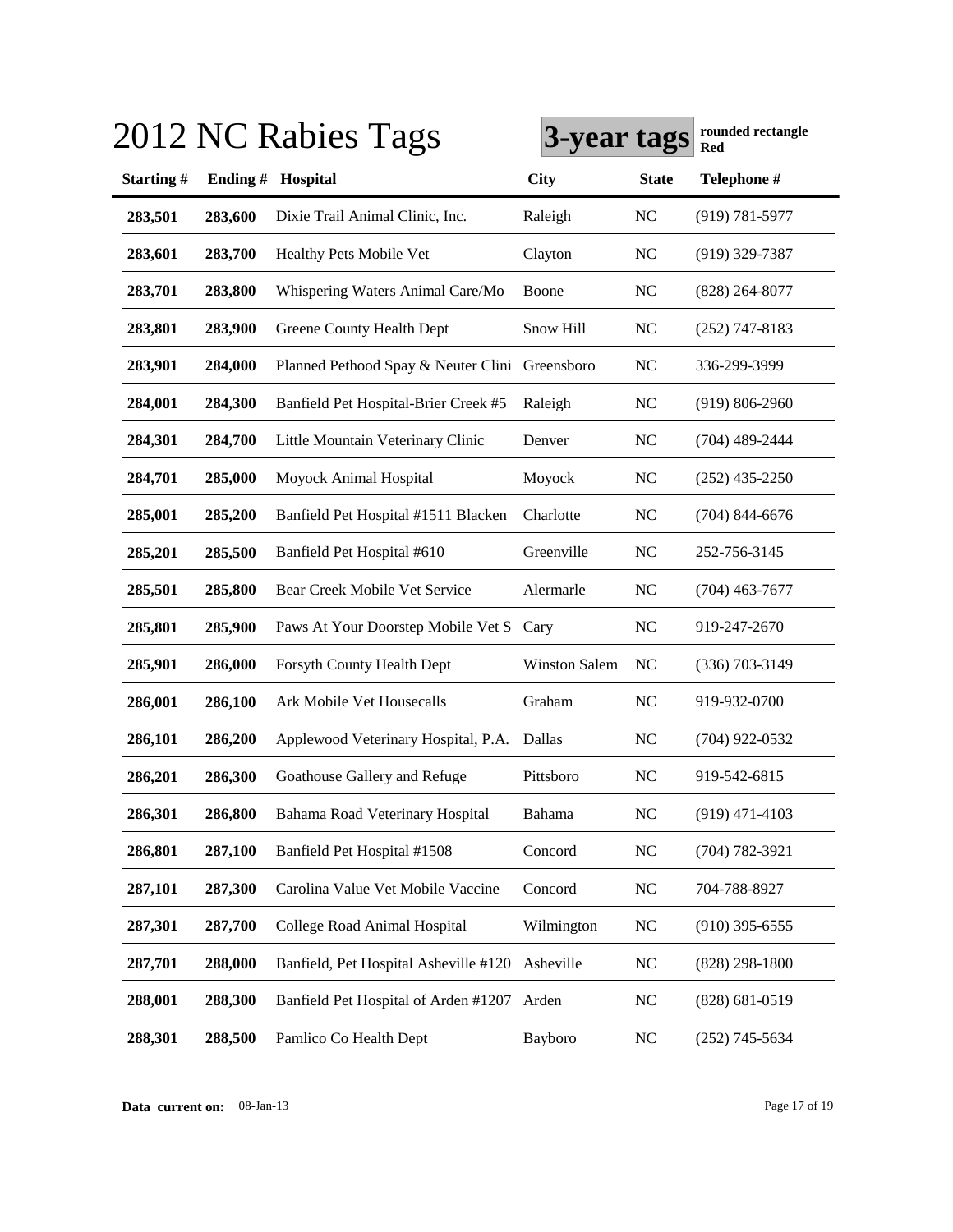|           |         | 2012 NC Rabies Tags                               | 3-year tags          |              | rounded rectangle<br>Red |
|-----------|---------|---------------------------------------------------|----------------------|--------------|--------------------------|
| Starting# | Ending# | Hospital                                          | <b>City</b>          | <b>State</b> | Telephone #              |
| 288,501   | 288,700 | Newton Veterinary Clinic                          | Newton               | <b>NC</b>    | $(828)$ 464-5020         |
| 288,701   | 288,800 | Pampered Pets Mobile Veterinary Ser               | Wadesboro            | <b>NC</b>    | 704-465-2307             |
| 288,801   | 288,900 | Phillips Animal Medical Hospital                  | Gastonia             | <b>NC</b>    | $(704)$ 867-3514         |
| 288,901   | 289,000 | Harmony Animal Hospital                           | Apex                 | <b>NC</b>    | $(919)$ 303-3456         |
| 289,001   | 289,100 | Dixie Trail Animal Clinic, Inc.                   | Raleigh              | NC           | $(919) 781 - 5977$       |
| 289,101   | 289,200 | Safe Haven for Cats Shelter & Clinic              | Raleigh              | NC           | $(919) 872 - 1128$       |
| 289,201   | 289,300 | Rocky Creek Veterinary Service, P.A               | Olin                 | NC           | $(704)$ 546-2210         |
| 289,301   | 290,300 | New Hanover County Animal Control                 | Wilmington           | <b>NC</b>    | $(910)$ 798-7500         |
| 290,301   | 290,400 | Carolina Value Vet Mobile Vaccine                 | Concord              | <b>NC</b>    | 704-788-8927             |
| 290,401   | 290,500 | Banfield Pet Hospital #2110                       | <b>Wesley Chapel</b> | <b>NC</b>    | 704-821-1415             |
| 290,501   | 290,600 | Spay Neuter Assistance Program                    | New Hill             | <b>NC</b>    | $(919) 783 - 7627$       |
| 290,601   | 290,700 | Alvie Equine Mobile Vet Service                   | Charlotte            | <b>NC</b>    | 704-302-5672             |
| 290,701   | 290,800 | Ambassador Mobile Veterinarian Ser                | Greensboro           | <b>NC</b>    | $(336)$ 379-1227         |
| 290,801   | 291,000 | Banfield Pet Hospital #1510                       | Charlotte            | <b>NC</b>    | $(704)$ 599-2957         |
| 291,001   | 291,200 | Mooresville Animal Hospital, P.A.                 | Mooresville          | <b>NC</b>    | $(704)$ 664-4087         |
| 291,201   | 294,300 | Pine Grove animal Hospital                        | Lillington           | <b>NC</b>    | 910-984-1020             |
| 291,301   | 291,500 | Banfield Pet Hospital #415 Fayettevi Fayetteville |                      | NC           | $(910) 864 - 1337$       |
| 291,501   | 291,800 | Banfield Pet Hospital-Brier Creek #5              | Raleigh              | <b>NC</b>    | $(919) 806 - 2960$       |
| 291,801   | 291,900 | Carolina Value Vet Mobile Vaccine                 | Concord              | <b>NC</b>    | 704-788-8927             |
| 291,901   | 292,000 | <b>Bunn Animal Hospital</b>                       | <b>Bunn</b>          | <b>NC</b>    | $(919)$ 496-7401         |
| 292,001   | 292,100 | Carolina Value Vet Mobile Vaccine                 | Concord              | <b>NC</b>    | 704-788-8927             |
| 292,101   | 292,200 | Frenzel's Mobile Vet Clinic                       | Mebane               | <b>NC</b>    | 336-694-6688             |
| 292,201   | 292,300 | <b>Bullock Animal Clinic</b>                      | New Bern             | <b>NC</b>    | $(252)$ 637-6161         |